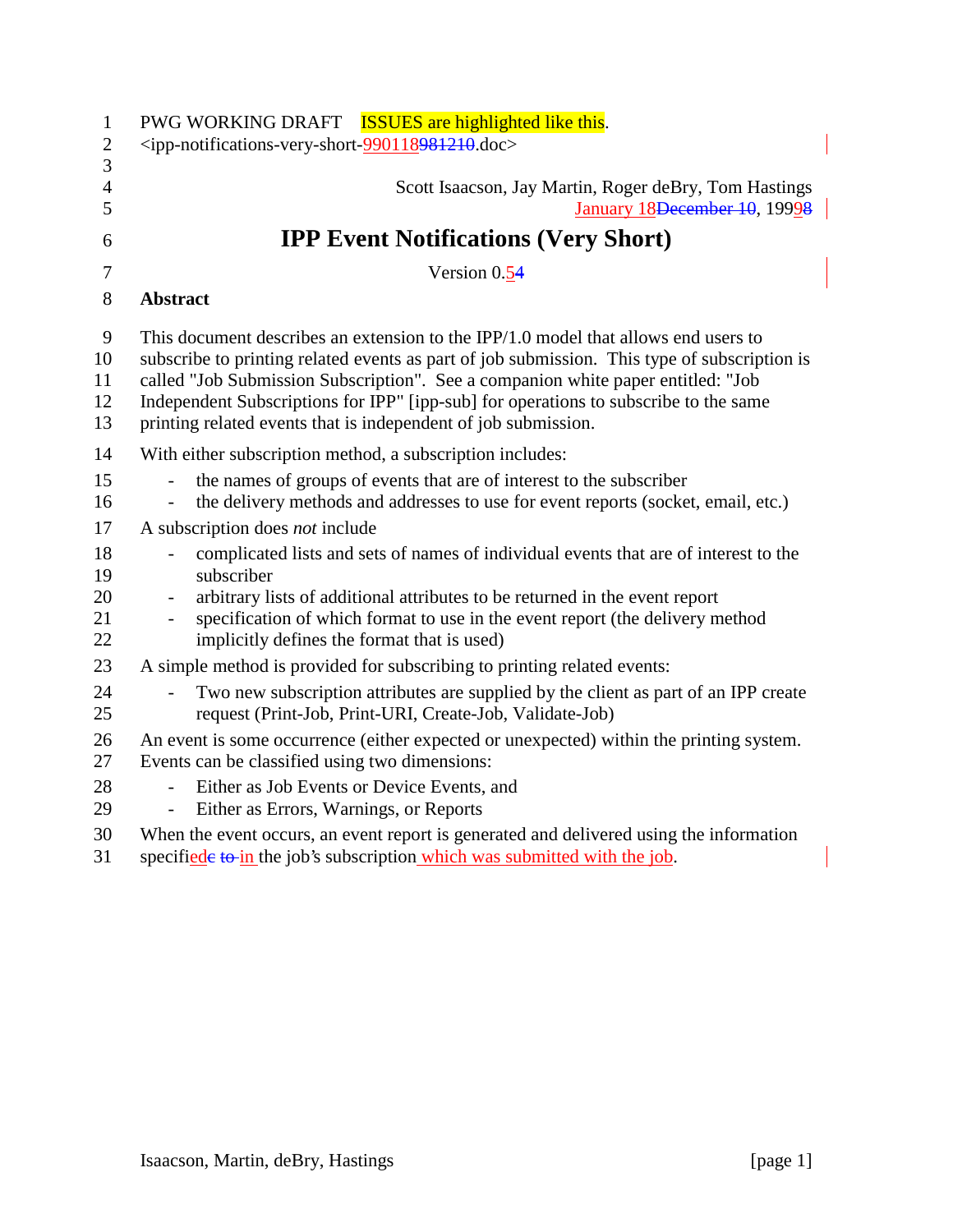| 32<br>33 |                | <b>Table of Contents</b>                                                                       |        |
|----------|----------------|------------------------------------------------------------------------------------------------|--------|
| 34       | 1              |                                                                                                |        |
| 35       | $\overline{2}$ |                                                                                                |        |
| 36       | 3              |                                                                                                |        |
| 37       | $\overline{4}$ |                                                                                                |        |
| 38       |                |                                                                                                |        |
| 39<br>40 |                | notify-recipients (1setOf uri)<br>4.1.1<br>notify-event-groups (1setOf type2 keyword)<br>4.1.2 | 7<br>9 |
| 41       | 5              |                                                                                                |        |
| 42       |                |                                                                                                |        |
| 43       |                |                                                                                                |        |
| 44       | 6              |                                                                                                |        |
| 45       |                |                                                                                                |        |
| 46       |                |                                                                                                |        |
| 47       | 7              |                                                                                                |        |
| 48       |                |                                                                                                |        |
| 49       |                |                                                                                                |        |
| 50       |                |                                                                                                |        |
| 51       |                |                                                                                                |        |
| 52       | 8              |                                                                                                |        |
| 53       | $\overline{9}$ |                                                                                                |        |
| 54       | 10             |                                                                                                |        |
| 55       |                | 10.1 Changes to the December 10, 1998 to make the January 19, 1999 version 19                  |        |
| 56       |                |                                                                                                |        |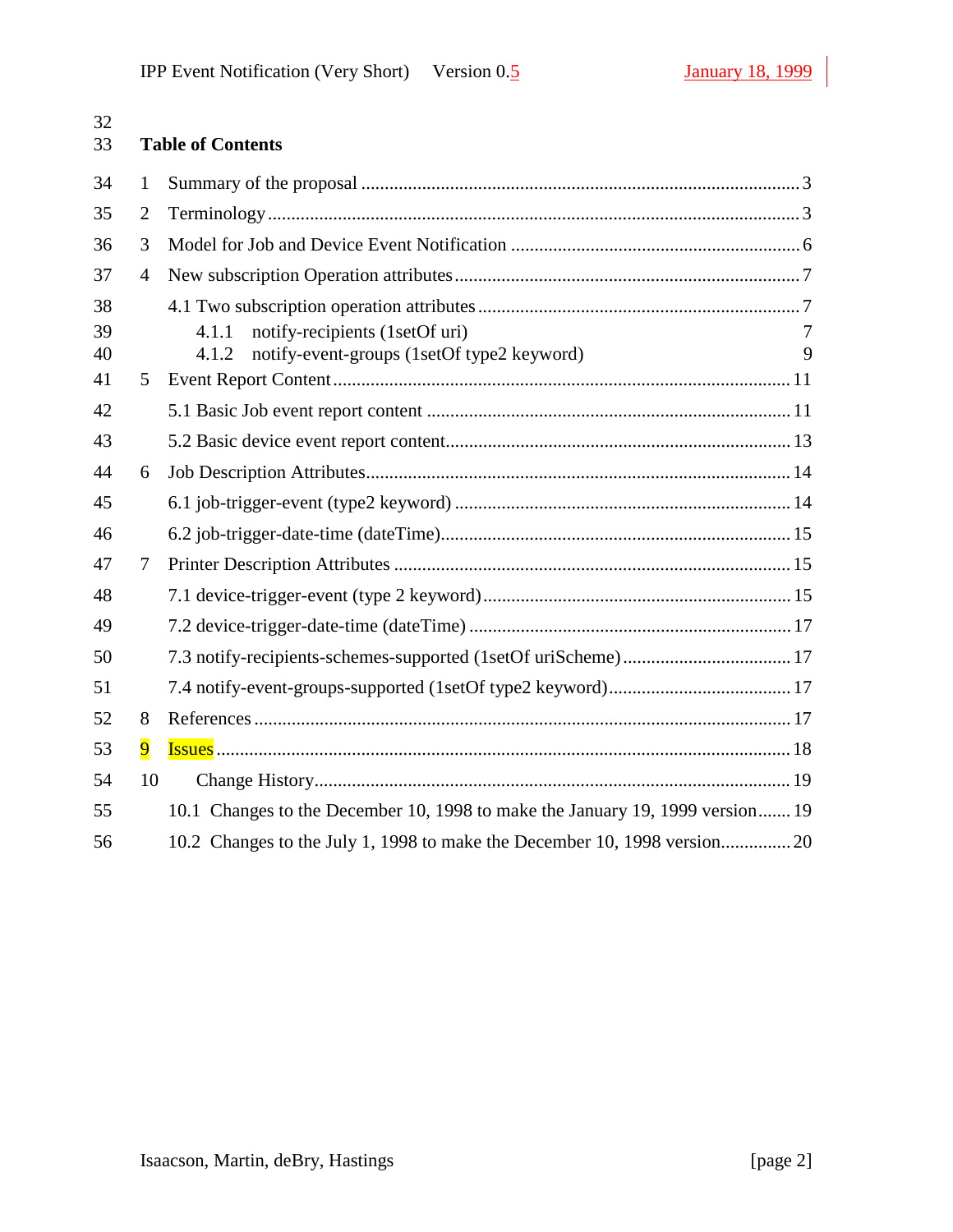| 1              | <b>Summary of the proposal</b>                 |                                                                                                                                                                                                                                                                                                                                                                                                                                                  |
|----------------|------------------------------------------------|--------------------------------------------------------------------------------------------------------------------------------------------------------------------------------------------------------------------------------------------------------------------------------------------------------------------------------------------------------------------------------------------------------------------------------------------------|
|                | This proposal includes the following concepts: |                                                                                                                                                                                                                                                                                                                                                                                                                                                  |
| 1.             |                                                | Two new multi-valued subscription operation attributes are defined:                                                                                                                                                                                                                                                                                                                                                                              |
|                | attribute name                                 | <b>Syntax</b>                                                                                                                                                                                                                                                                                                                                                                                                                                    |
|                | "notify-recipients"<br>"notify-event-groups"   | 1setOf uri<br>1setOf type2 keyword                                                                                                                                                                                                                                                                                                                                                                                                               |
|                |                                                | The presence of the "notify-recipients" indicates that notification is desired. The<br>values of "notify-recipients" are URIs that identify the notification delivery method<br>and delivery address to use for event reports (See Section 4.1.1). The delivery<br>method dictates the event report content type to be used. For example, 'mailto' uses                                                                                          |
|                | group.                                         | "text/plain" and 'ipp-tcp-notify' uses "application/ipp". The values for "notify-event-<br>groups" are keywords representing job event groups or, device event groups, or both<br>(See Section 4.1.2). Each event groups implies a set of attributes to be sent in the<br>event report. Some delivery methods imply a fixed subset of the event groups. For<br>example, the 'mailto' delivery method only uses the 'job-completions-basic' event |
|                | 2.<br>submitted and no other job.              | These subscription operation attributes can be supplied by the client in any of the IPP<br>job submission operations: Print-Job, Print-URI, Create-Job, and Validate-Job.<br>Subscriptions that include interest in job event groups apply only to the job being                                                                                                                                                                                 |
|                | and "notify-event-groups-supported"-.          | 3. Each Printer object supports new attributes that describe the notification delivery<br>methods and the event groups that it supports: "notify-recipients-schemes-supported"                                                                                                                                                                                                                                                                   |
|                |                                                | 4. Each Printer object supports new Job Description attributes: "job-trigger-event" and<br>"job-trigger-date-time" that store the current/last event and its date/time.                                                                                                                                                                                                                                                                          |
|                | date/time.                                     | 5. Each Printer object supports new Printer Description attributes: "device-trigger-<br>event" and "device-trigger-date-time" that store the current/last event and its                                                                                                                                                                                                                                                                          |
|                | subscription.                                  | As events occur, for each event the Printer searches the set of subscriptions for any<br>interest in that event. As the Printer finds that some entity is interested in that event (the<br>entity is subscribed to the group of events to which the event belongs), an event report is<br>generated and delivered using the methods and target addresses identified in the                                                                       |
| $\overline{2}$ | <b>Terminology</b>                             |                                                                                                                                                                                                                                                                                                                                                                                                                                                  |
|                |                                                | Capitalized terms, such as MUST, MUST NOT, REQUIRED, SHOULD, SHOULD                                                                                                                                                                                                                                                                                                                                                                              |

98 NOT, MAY, NEED NOT, and OPTIONAL, have special meaning relating to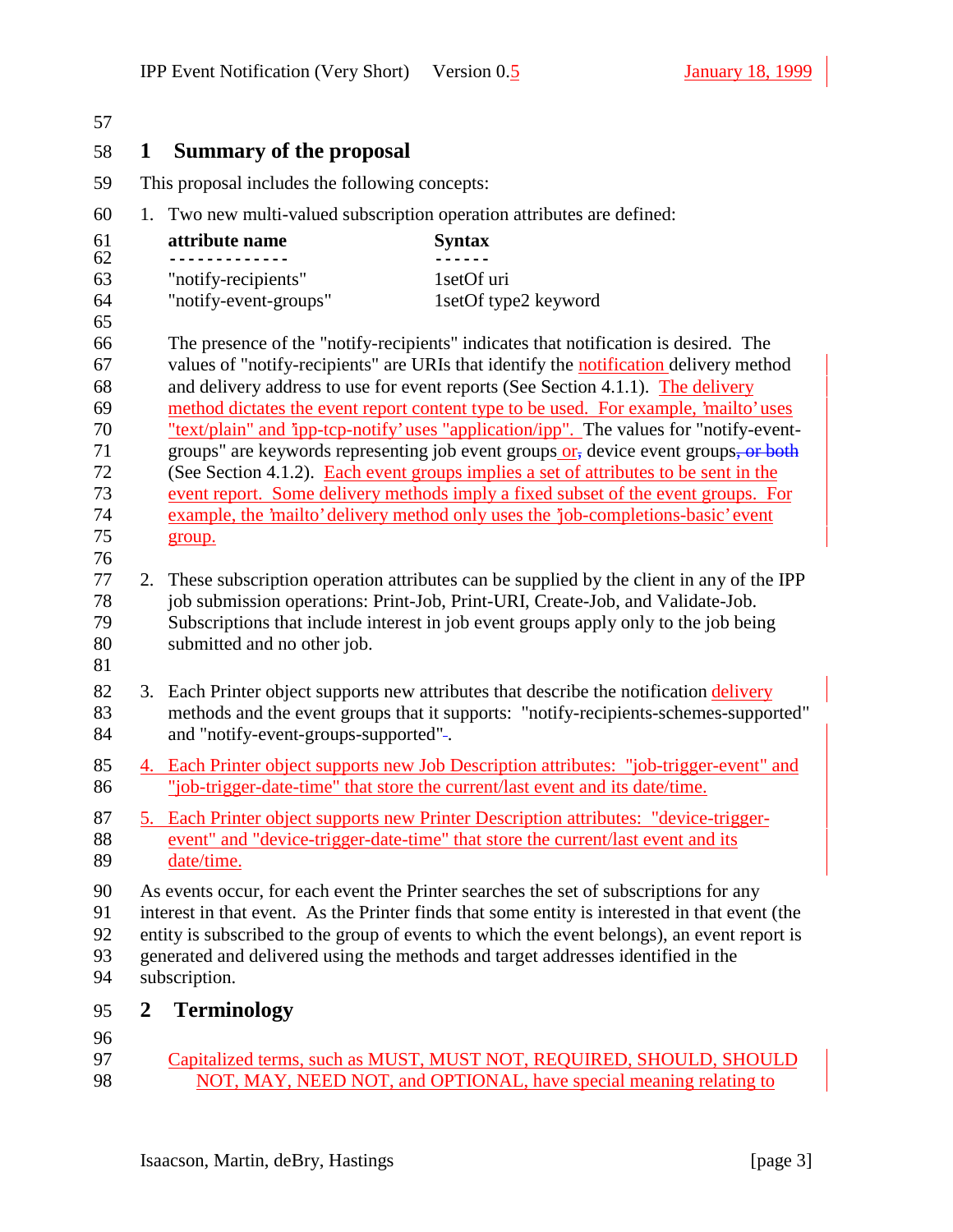| 99  | conformance. These terms are defined in [ipp-mod section 13.1 on conformance               |
|-----|--------------------------------------------------------------------------------------------|
| 100 | terminology, most of which is taken from RFC 2119 [RFC2119].                               |
| 101 | Job Submitting End User - A human end user who submits a print job to an IPP               |
| 102 | Printer.                                                                                   |
| 103 | <b>IPP Client</b> - The software component on the client system which implements the IPP   |
| 104 | protocol.                                                                                  |
| 105 | <b>Job Recipient -</b> A human who is the ultimate consumer of the print job. In many      |
| 106 | cases this will be the same person as the Job Submitting End User, but need not            |
| 107 | be.                                                                                        |
| 108 | <b>Job Recipient Proxy</b> - A human acting on behalf of the Job Recipient. In particular, |
| 109 | the Job Recipient Proxy physically picks up the printed document from the                  |
| 110 | Device, if the Job Recipient cannot perform that function.                                 |
| 111 | Subscription-The set of attributes that indicate the "what, where, who, and how-" for      |
| 112 | notification. Events Reports are generated for certain events (what) and delivered         |
| 113 | using various delivery methods (how) to certain addresses (where and who).                 |
| 114 | Notification Recipient - Any entity identified as a recipient within a subscription.       |
| 115 | Some notification recipients are Job Submitting End Users and others are                   |
| 116 | interested third parties, such as the Job Recipient or Job Recipient Proxy.                |
| 117 | Notification Recipient Agent - A program which receives event reports on behalf of         |
| 118 | the notification recipient.                                                                |
| 119 | <b>Event</b> - An event is some occurrence (either expected or unexpected) within the      |
| 120 | printing system. Events can be classified using two dimensions:                            |
| 121 | - Either as Job Events or Device Events, and                                               |
| 122 | - Either as Errors, Warnings, or Reports                                                   |
| 123 |                                                                                            |
| 124 | A Job event is some interesting state change in the Job object, and a Device event         |
| 125 | is some interesting change in the Printer object. The Printer MIB alerts define the        |
| 126 | set of interesting Device events [RFC1759] and [draftprtmib].                              |
| 127 |                                                                                            |
| 128 | A report event is purely informational, such as 'job-completed' or 'printer-               |
| 129 | accepting-jobs'. A warning is not serious and processing continues $(e.g., Printer)$       |
| 130 | MIB alerts with the prtAlertSeverityLevel value set to noInterventionRequired).            |
| 131 | An error is serious and either the job is aborted or the device stops.                     |
| 132 |                                                                                            |
| 133 | An event occurs for a job or device whether any entity is registered to be notified        |
| 134 | for that event or not.                                                                     |
| 135 |                                                                                            |
| 136 | <b>Event Report</b> - When an event occurs, an event report is generated that fully        |
| 137 | describes the event (what the event was, where it occurred, when it occurred,              |
| 138 | etc.).— Event reports are delivered to all the notification recipients that are            |
| 139 | subscribed to that event, if any. The event report is delivered to the address of the      |
| 140 | notification recipient using the notification delivery method defined in the               |
| 141 | subscription. However, an Event Report is sent only if there is a corresponding            |
| 142 | subscription                                                                               |
| 143 | <b>Notification Delivery Method (or Delivery Method for short) - Event reports are</b>     |
| 144 | delivered using a method, such as email, TCP/IP, etc.                                      |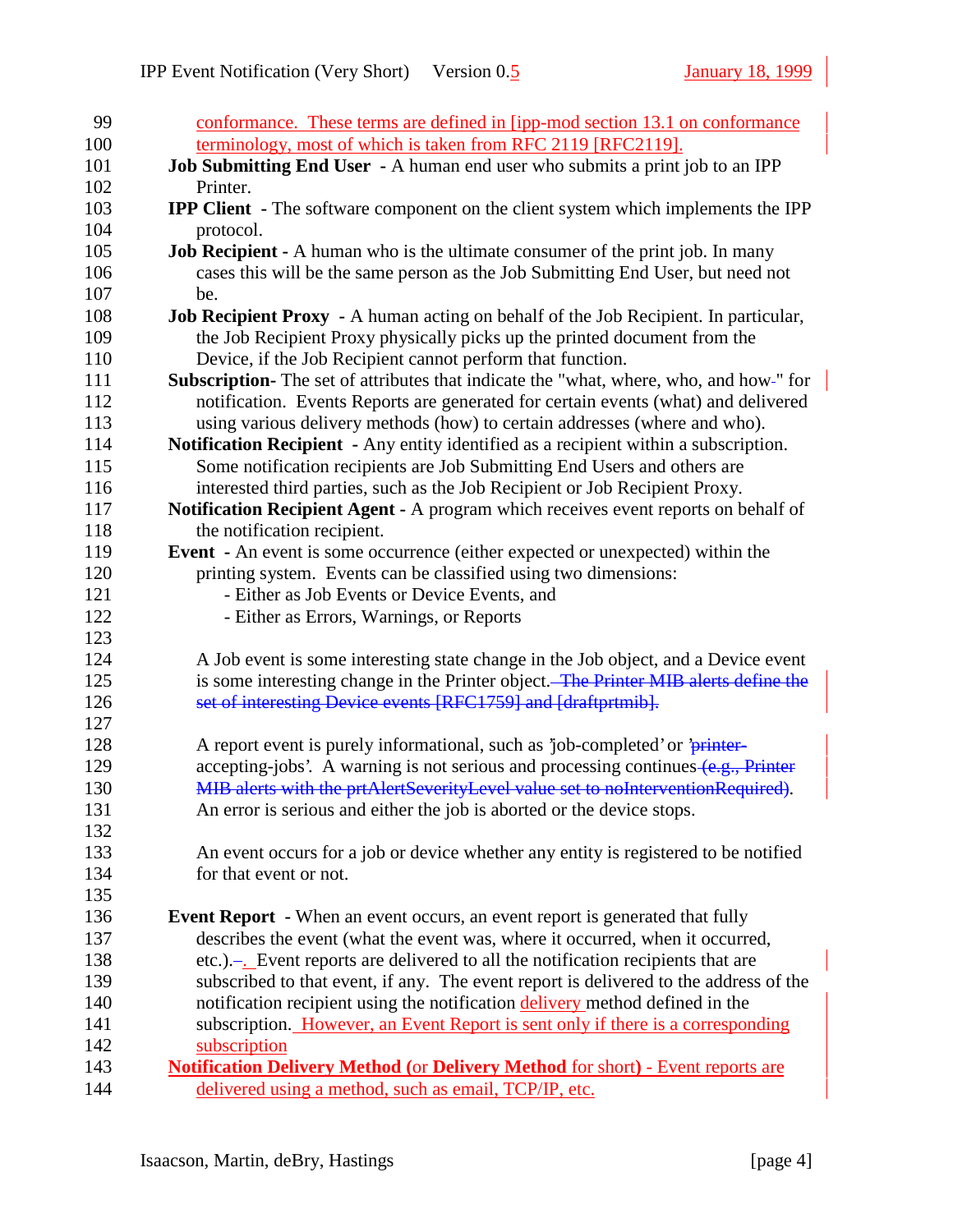| 145 | <b>Immediate Notification - Event reports that are delivered using a delivery method</b> |
|-----|------------------------------------------------------------------------------------------|
| 146 | which is not store-and-forward (e.g. TCP connection, UDP datagram).                      |
| 147 | <b>Queued Notification</b> - Event reports that are delivered using a delivery method    |
| 148 | which has some sort of store-and-forward mechanism (e.g., email).                        |
| 149 | <b>Human Consumable Event Report - Event reports that are intended to be consumed</b>    |
| 150 | by human end users only.                                                                 |
| 151 | Machine Consumable Event Report - Event reports that are intended for                    |
| 152 | consumption by a program only.                                                           |
| 153 | Mixed Format Event Report - A mixed event report may contain both human                  |
| 154 | consumable and machine consumable information.                                           |
| 155 |                                                                                          |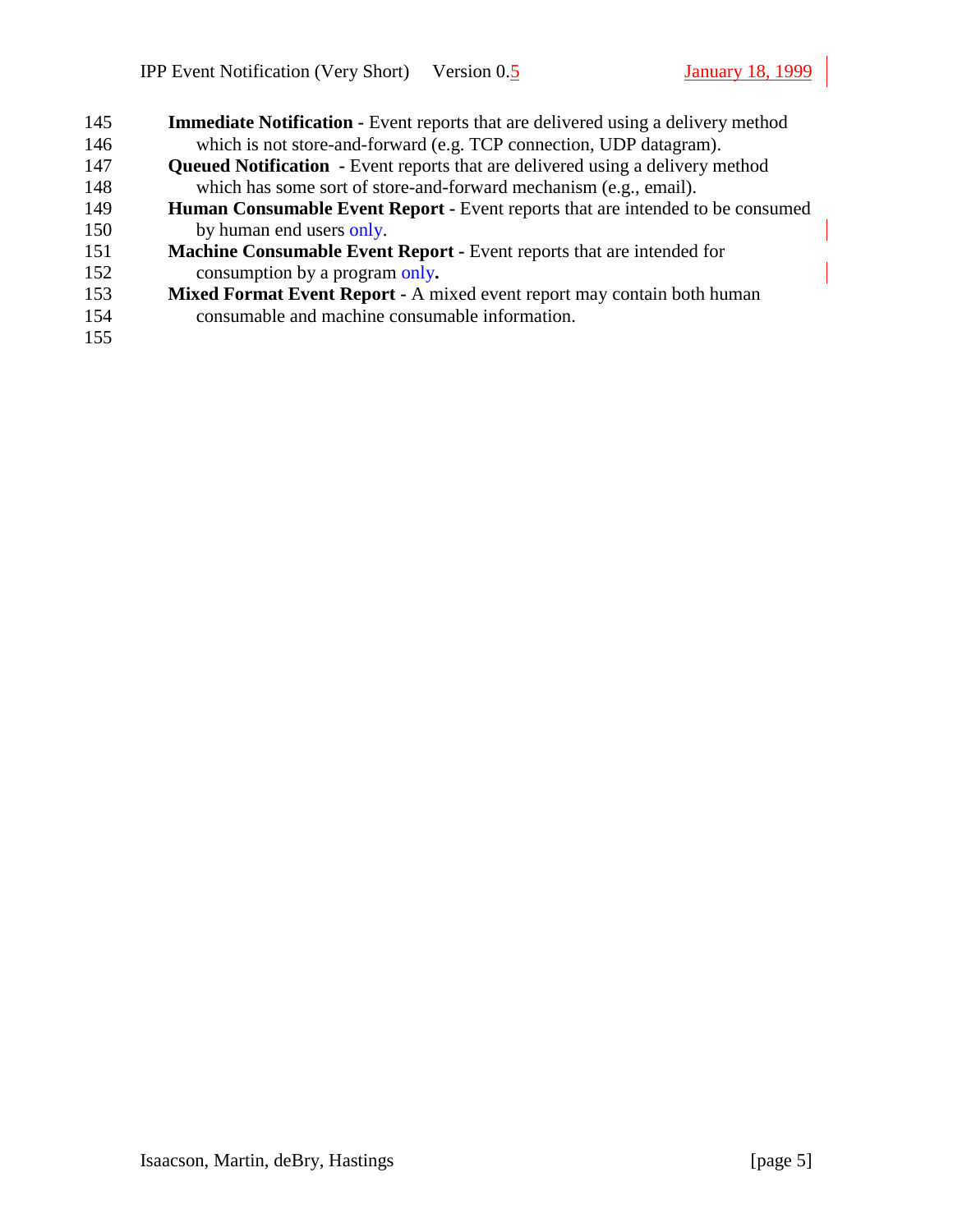## **3 Model for Job and Device Event Notification**

```
157 Figure 1 shows the model.
```

```
158
159<br>160
    Legend:
\frac{161}{162}162 		 A = Client and Notification Recipient<br>163 		 B = Notification Recipient (subscript:
        163 B = Notification Recipient (subscription by some third party)
164<br>165
165 O A +----------+ Create Request with ###########
166 /|\ | client/ |----Subscriptions------------># IPP #
167 / \ | notif. | 168 # Printer # 168 end- | recip. 158 (58) (70) (80) (168) (168) (168) (168) (168) (168) (168) (168) (168) (168) (168) (168) (168) (168) (168) (168) (168)168 end- | recip. |<---Job and Device -----------# Object #
169 user +----------+ Event Reports ##################<br>170 /
170 /
171 O B +----------+ /
172 /|\ | notif. |
173 \sqrt{ } | recip. | <---Job and Device -------+
174 end- | | Event Reports
175 user +----------+
176
177
178 Figure 1 - Model for Job and Device Notification
179 Note: This model does not mandate that the IPP Printer object implement the full
180 semantics of subscription, report generation, and multiple delivery methods. A simple
181 (embedded) implementation may be configured to use some notification service. Figure
182 2 shows this partitioning.
183
184
185<br>186
186 Create Request with ###########
187 ----Subscriptions-------------------># IPP #
188 # Printer #
189 # Object #
190 ###########
191192 *******|**********
193 * Subscriptions *
194 * & Events<br>195 * A Revents
195 * |
196 * * + - - - - - - - - - - +197 \longrightarrow | notification |
198 <---Job and Device -------*---------| service |
199 Event Reports * +--------------+
200 *
201 *
202
        *** = Implementation configuration opaque boundary
204
205
206 Figure 2 - Opaque Use of a Notification Service
```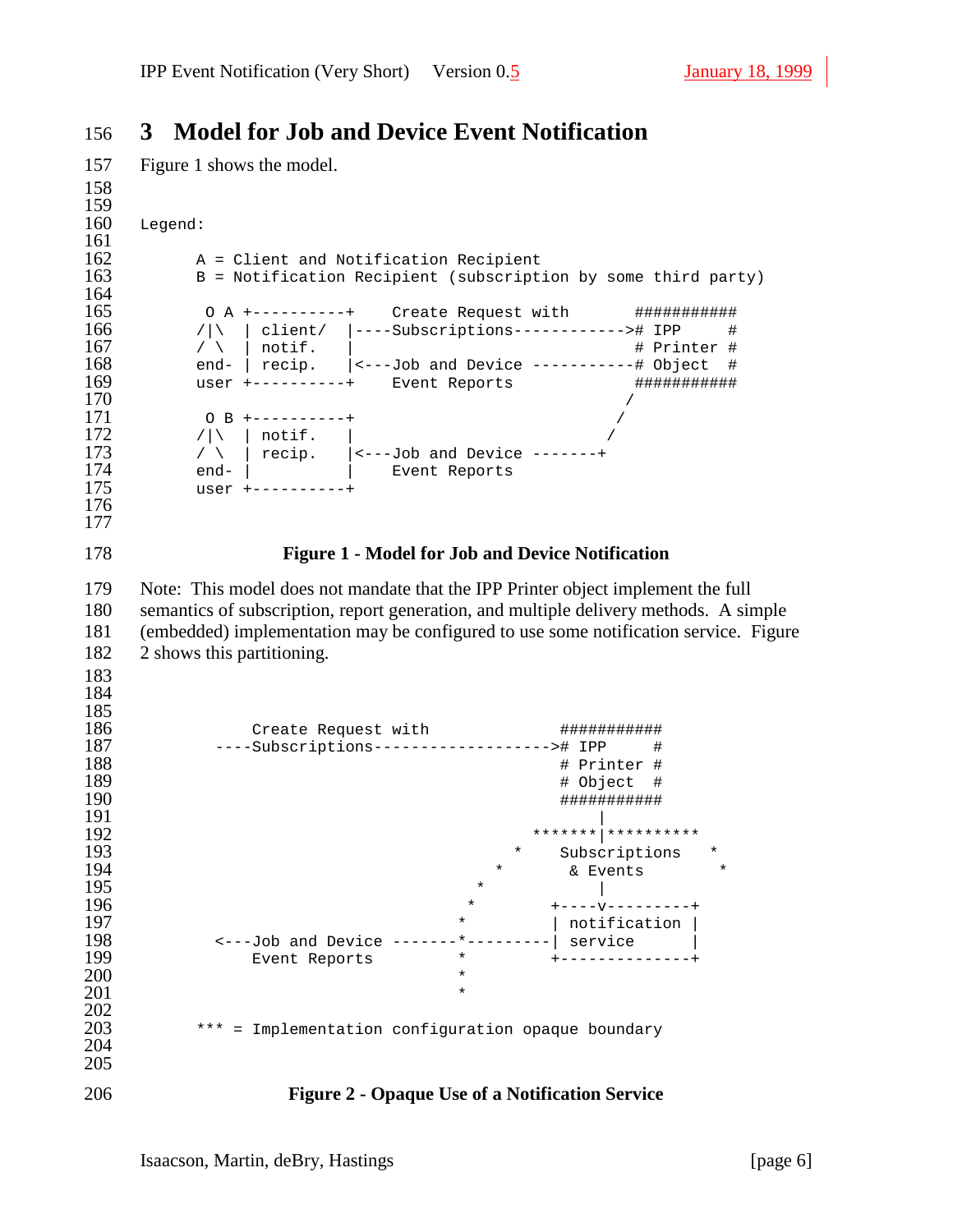# **4 New subscription Operation attributes**

 This section specifies two new subscription operation attributes. A client subscribes to event groups by supplying these attributes in any create request (i.e., a Print-Job Request, Print-URI Request, Validate-Job Request, or a Create-Job Request). These attributes are multi-valued attributes; the client can supply more than one value. If the client does not supply these attributes in the operation, there is no subscription made (either implicitly or explicitly).

- The following rules apply:
- 1. Any subscription can contain job event groups, device event groups, or both.
- 2. The Job Submission Subscription is only valid while the job is "active". The job is "active" while it is in the 'pending', 'processing', and 'processing-stopped' states. The 218 job ceases to be active when it enters the 'pending-held' state or until the time it is done processing and enters any of the 'completed', 'canceled', or 'aborted' states. The 220 iob becomes active again when it is released from the 'pending-held' state or is restarted using the Restart-Job operation (see [ipp-ops-set1]). Since no job is created for the Validate-Job operation, the only purpose of supplying the subscription operation attributes in the Validate-Job operation is to validate that the values are supported; the Printer object does not establish a notification subscription as a result of the Validate-Job operation.
- 3. Since a Job Submission Subscription is included within a job submission operation, 227 any interest in job events is limited to  $\frac{\partial H}{\partial y}$  "this job"  $\frac{\partial H}{\partial y}$  (the Job object created because of this job creation operation). There is no mechanism to subscribe to events for all jobs or specifically some job other than this job in a create operation. But see [ipp-sub] for such a mechanism to subscribe persistently for job and printer events independently of any particular job submission.

#### **4.1 Two subscription operation attributes**

 Two subscription operation attributes are OPTIONALLY supplied by the client in create operations: Print-Job, Print-URI, Create-Job, and Validate-Job. Both operation attributes are REQUIRED to be supported by Printer objects that support this notification specification.

### **1.1.14.1.1 notify-recipients (1setOf uri)**

The client supplies this operation attribute in a create request in order to subscribe for job

- events while this job is active. In order to claim conformance to this notification
- 240 specification, the Printer object MUST support this attribute if it supports the "notify-
- 241 event-groups" attribute. This attribute describes both where (the address) and how (the
- 242 delivery method) event reports are to be delivered when any of the events specified in the
- "notify-events" attribute occur. If the client does not supply this attribute in a create
- request, the Printer object MUST not provide any job-based notification for this job.
- Some notification delivery methods imply a fixed event group, and so ignore the supplied 246 values of "notify-event-groups". These **delivery** methods may be used with other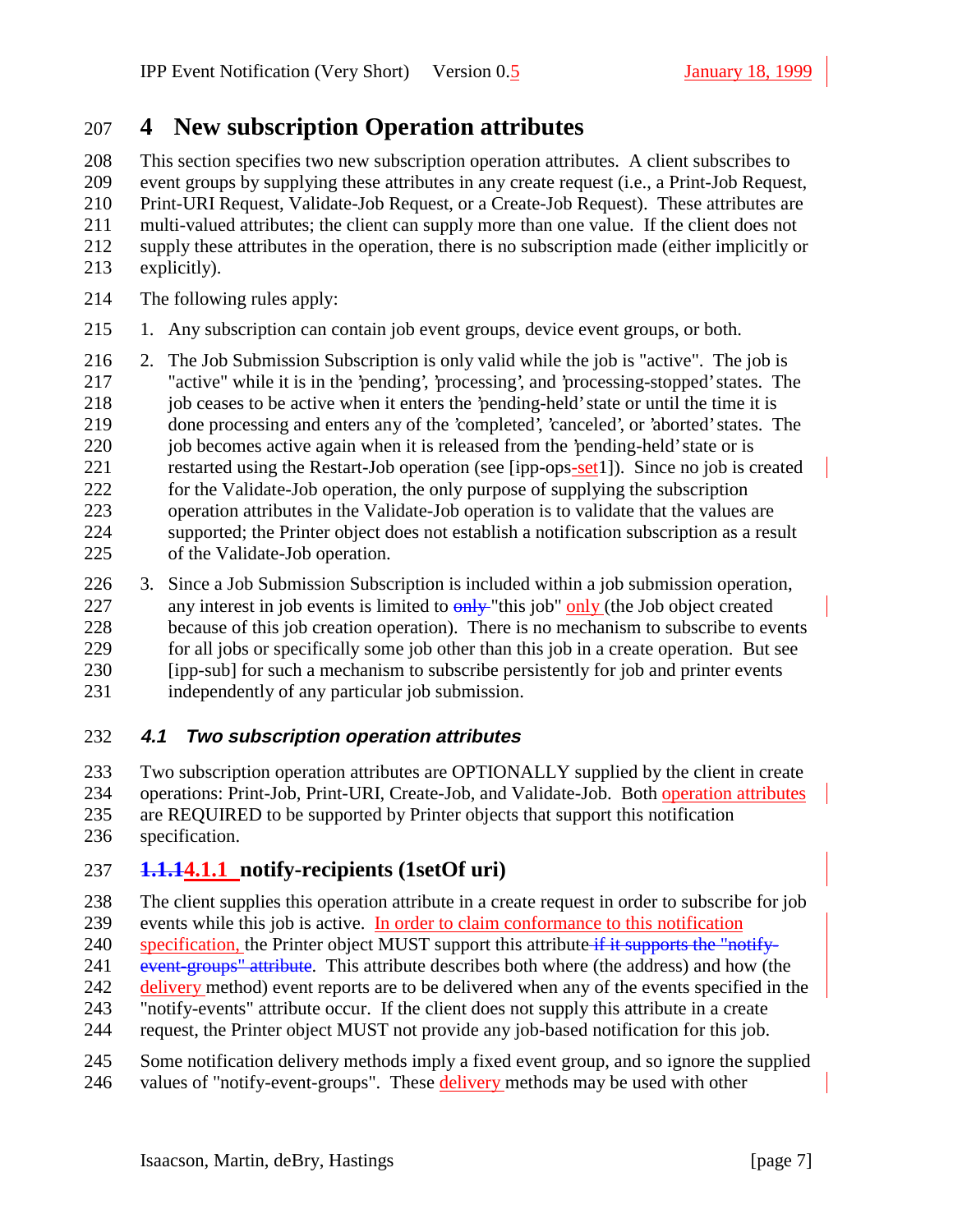| 247<br>248                                                  | delivery methods that do not have such restrictions. Unless specified otherwise, a<br>delivery method may be used with any event group.                                                                                                                                                                                                                                                                                                                                                                                                                                                                                                                                                                                    |
|-------------------------------------------------------------|----------------------------------------------------------------------------------------------------------------------------------------------------------------------------------------------------------------------------------------------------------------------------------------------------------------------------------------------------------------------------------------------------------------------------------------------------------------------------------------------------------------------------------------------------------------------------------------------------------------------------------------------------------------------------------------------------------------------------|
| 249<br>250<br>251                                           | IPP Printer objects MUST support the 'ipp-tcp-notifysoeket' and 'ipp-udp-<br>notifydatagram' delivery methods in order to conform to this notification specification.<br>Support of the other methods is OPTIONAL.                                                                                                                                                                                                                                                                                                                                                                                                                                                                                                         |
| 252                                                         | Standard uriScheme values are:                                                                                                                                                                                                                                                                                                                                                                                                                                                                                                                                                                                                                                                                                             |
| 253<br>254<br>255<br>256<br>257<br>258<br>259<br>260<br>261 | 'mailto': a message is sent via email to the specified email address. The "text/plain"<br>event report content format is used for this method (see Section 54.1.2). This<br>delivery method ignores the supplied values of the "notify-event-groups" attribute<br>and implies the 'job-completions-basic' event group ('job-completed', 'job-<br>aborted', 'job-canceled' events). The notification recipient does not acknowledge<br>receipt of the mail message.<br><b>Tipp-tcp-notifysocket':</b> an IPP notification report is sent via a TCP/IP socket that is<br>opened by the Printer object on the IP address specified in the URI using the<br>specified port using the "host:port" HTTP convention. For example: |
| 262<br>263                                                  | ipp-tcp-notifyip-socket:foo.com13.240.120.138:6000<br>The "application/ipp" event report content format is used for this method (see                                                                                                                                                                                                                                                                                                                                                                                                                                                                                                                                                                                       |
| 264                                                         | Section 54.1.2).                                                                                                                                                                                                                                                                                                                                                                                                                                                                                                                                                                                                                                                                                                           |
| 265                                                         | The event recipient does not respond or acknowledge the event report.                                                                                                                                                                                                                                                                                                                                                                                                                                                                                                                                                                                                                                                      |
| 266                                                         | <b>ISSUE 1 - What is the default port for this method?</b>                                                                                                                                                                                                                                                                                                                                                                                                                                                                                                                                                                                                                                                                 |
| 267                                                         | <b>ISSUE 2 - Are the origin and destination ports the same or not?</b>                                                                                                                                                                                                                                                                                                                                                                                                                                                                                                                                                                                                                                                     |
| 268                                                         | <b>ISSUE 3 - Ok that the notification recipient doesn't respond or acknowledge the</b>                                                                                                                                                                                                                                                                                                                                                                                                                                                                                                                                                                                                                                     |
| 269                                                         | event report? or should it?                                                                                                                                                                                                                                                                                                                                                                                                                                                                                                                                                                                                                                                                                                |
| 270                                                         | 'snmpv1-notify': a notification report is sent as an SNMPv1 trap to the host specified                                                                                                                                                                                                                                                                                                                                                                                                                                                                                                                                                                                                                                     |
| 271                                                         | as the address in the URI. The notification recipient does not acknowledge                                                                                                                                                                                                                                                                                                                                                                                                                                                                                                                                                                                                                                                 |
| 272                                                         | receipt of the notification event report (trap).                                                                                                                                                                                                                                                                                                                                                                                                                                                                                                                                                                                                                                                                           |
| 273                                                         | 'snmpv2-notify': a notification report is sent as an SNMPv2 inform to the host                                                                                                                                                                                                                                                                                                                                                                                                                                                                                                                                                                                                                                             |
| 274                                                         | specified as the address in the URI. The notification recipient does acknowledge                                                                                                                                                                                                                                                                                                                                                                                                                                                                                                                                                                                                                                           |
| 275                                                         | receipt of the notification event report (inform).                                                                                                                                                                                                                                                                                                                                                                                                                                                                                                                                                                                                                                                                         |
| 276                                                         | 'snmpv3-notify': a notification report is sent as an SNMPv3 inform to the host                                                                                                                                                                                                                                                                                                                                                                                                                                                                                                                                                                                                                                             |
| 277                                                         | specified as the address in the URI. The notification recipient does acknowledge                                                                                                                                                                                                                                                                                                                                                                                                                                                                                                                                                                                                                                           |
| 278                                                         | receipt of the notification event report (inform).                                                                                                                                                                                                                                                                                                                                                                                                                                                                                                                                                                                                                                                                         |
| 279                                                         | <b>ISSUE 4 - Are these 3 SNMP notification delivery methods ok to keep?</b>                                                                                                                                                                                                                                                                                                                                                                                                                                                                                                                                                                                                                                                |
| 280                                                         | 'ipp-udp-notifydatagram': an IPP notification report is sent via a UDP datagram                                                                                                                                                                                                                                                                                                                                                                                                                                                                                                                                                                                                                                            |
| 281                                                         | that is opened by the Printer object on the IP address specified in the URI using                                                                                                                                                                                                                                                                                                                                                                                                                                                                                                                                                                                                                                          |
| 282                                                         | the specified port using the "host:port" HTTP convention. For example:                                                                                                                                                                                                                                                                                                                                                                                                                                                                                                                                                                                                                                                     |
| 283                                                         | ipp-udp-notifydatagram: bar.com 13.240.120.138:6000                                                                                                                                                                                                                                                                                                                                                                                                                                                                                                                                                                                                                                                                        |
| 284                                                         | The UDP datagram contains the "application/ipp" event report content format (see                                                                                                                                                                                                                                                                                                                                                                                                                                                                                                                                                                                                                                           |
| 285                                                         | Section 54.1.2). The notification recipient does not acknowledge receipt of the                                                                                                                                                                                                                                                                                                                                                                                                                                                                                                                                                                                                                                            |
| 286                                                         | notification event report.                                                                                                                                                                                                                                                                                                                                                                                                                                                                                                                                                                                                                                                                                                 |
| 287                                                         | <b>ISSUE 5 - What is the default port for this method?</b>                                                                                                                                                                                                                                                                                                                                                                                                                                                                                                                                                                                                                                                                 |
| 288                                                         | <b>ISSUE 6 - Are the origin and destination ports the same or not?</b>                                                                                                                                                                                                                                                                                                                                                                                                                                                                                                                                                                                                                                                     |
| 289                                                         | <b>ISSUE 7 - Ok that the notification recipient doesn't respond or acknowledge the</b>                                                                                                                                                                                                                                                                                                                                                                                                                                                                                                                                                                                                                                     |
| 290                                                         | event report? or should it?                                                                                                                                                                                                                                                                                                                                                                                                                                                                                                                                                                                                                                                                                                |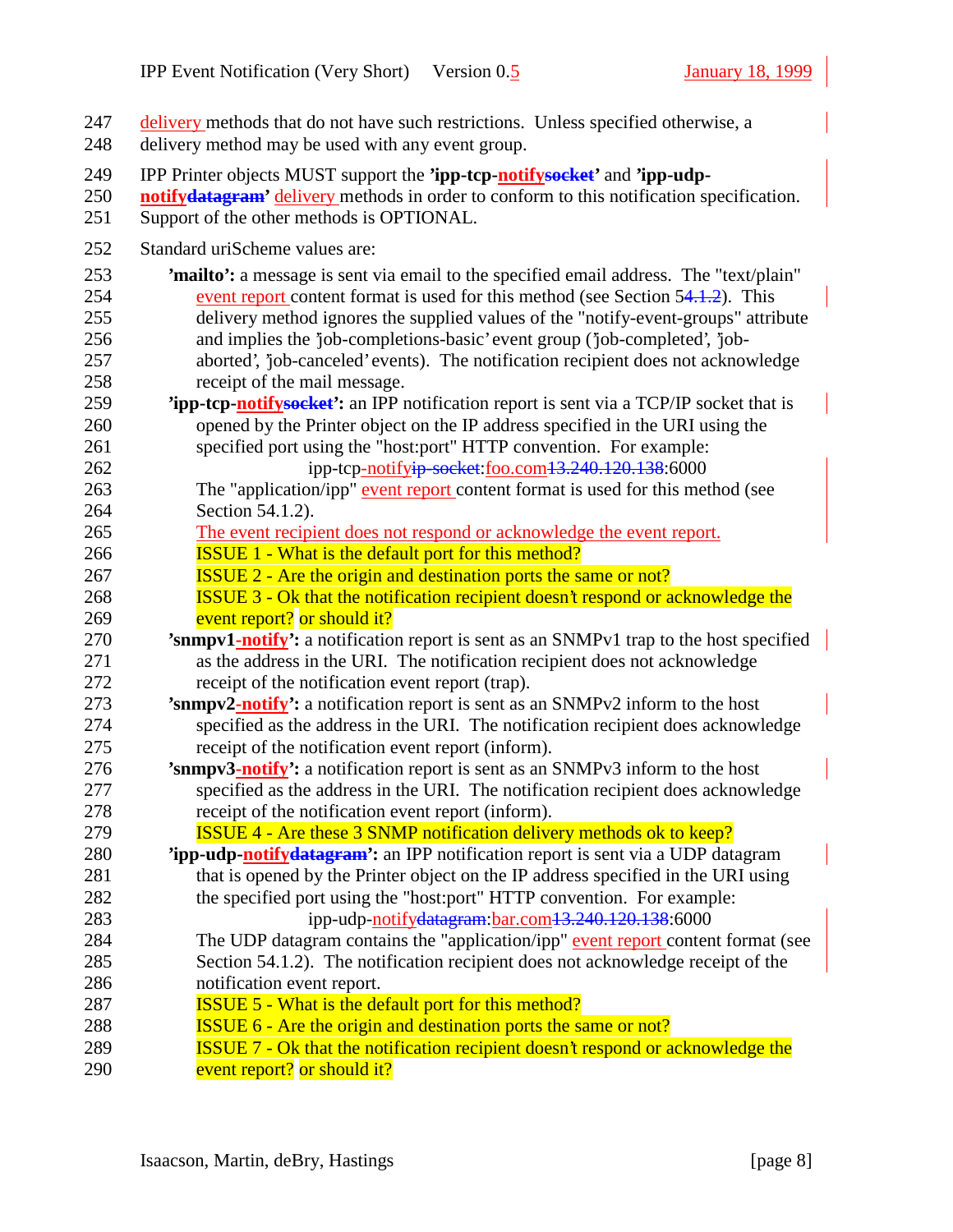| 291               | <b>'ndps-notify':</b> an IPP notification report is sent via NDPS notification mechanism.       |
|-------------------|-------------------------------------------------------------------------------------------------|
| 292               | See ???.                                                                                        |
| 293               | <b>ISSUE 8 - Need reference to NDPS documentation. Also need more description</b>               |
| 294               | here, such as which end opens, does the recipient acknowledge, and any salient                  |
| 295               | information about the transport.                                                                |
| 296               | 'sense-notifydatagram': a notification report is sent as a SENSE UDP data-gram                  |
| 297               | [sense] that is opened by the Printer object or notification service on the IP                  |
| 298               | address specified in the URI using the specified port using the "host:port" HTTP                |
| 299               | convention. The notification recipient does acknowledge receipt of the                          |
| 300               | notification event report.                                                                      |
| 301               | 1.1.24.1.2 notify-event-groups (1setOf type2 keyword)                                           |
| 302               | The client OPTIONALLY supplies this operation attribute in a create request. In order to        |
| 303               | claim conformance to this notification specification, the Printer object MUST support this      |
| 304               | attribute if it supports the "notify recipients" attribute. This attribute identifies the event |
| 305               | groups for which a notification event report is desired. If the client does not supply this     |
| 306               | attribute in a create request, but does supply the "notify-recipients", the Printer object      |
| 307               | assumes the 'job-completions-basic' event group value.                                          |
| 308               | There are both job events and device events. Each job and device event is assigned a            |
| 309               | keyword to use in the event report. For device events, the various changes in "printer-         |
| 310               | state", "printer-state-reasons", and "printer-is-accepting-jobs" are used to generate           |
| 311               | events                                                                                          |
| 312               | Each event is assigned to one or more event groups. Each event group is assigned a              |
| 313               | keyword. The '-basic' suffix indicates that only the basic set of attributes are to be          |
| 314               | included in the event report.                                                                   |
| 315               | Standard event group keyword values are:                                                        |
| 316               | Special event groups:                                                                           |
| 317               | <b>none':</b> no notifications of any events (an IPP object can use this value to indicate      |
| 318               | that it has is configured not to support for event notification; a client would                 |
| 319               | not subscribe to this group).                                                                   |
| 320               | 'all-basic': any and all events that the implementation is capable of detecting.                |
| 321               | 'all-job-events-basic': all job events (all errors, warnings, and reports).                     |
| 322<br>323        | 'all-device-events-basic': all device events (all errors, warnings, and reports)                |
| 324               | Job Event Groups (See section 6.1 for a description of each job event):                         |
| 325               | 'job-state-changes-basic': includes 'job-received', 'job-held', 'job-released', 'job-           |
| 326               | started-processing', 'job-stopped', 'job-continued'.                                            |
| 327               | 'job-completions-basic': includes 'job-completed', 'job-aborted', 'job-canceled'                |
| 328               | 'job-warnings-basic': includes 'job-warning' which are any implementation-                      |
| 329               | specific job warning events                                                                     |
| 330<br>331<br>332 | 'job-errors-basic': includes 'job-aborted' and any implementation-specific job<br>errors        |
| 333               | Note: The 'job-aborted' event appears in both the 'job-completions-basic' and                   |
| 334               | job-errors-basic' event groups, since it is both a completion and an error.                     |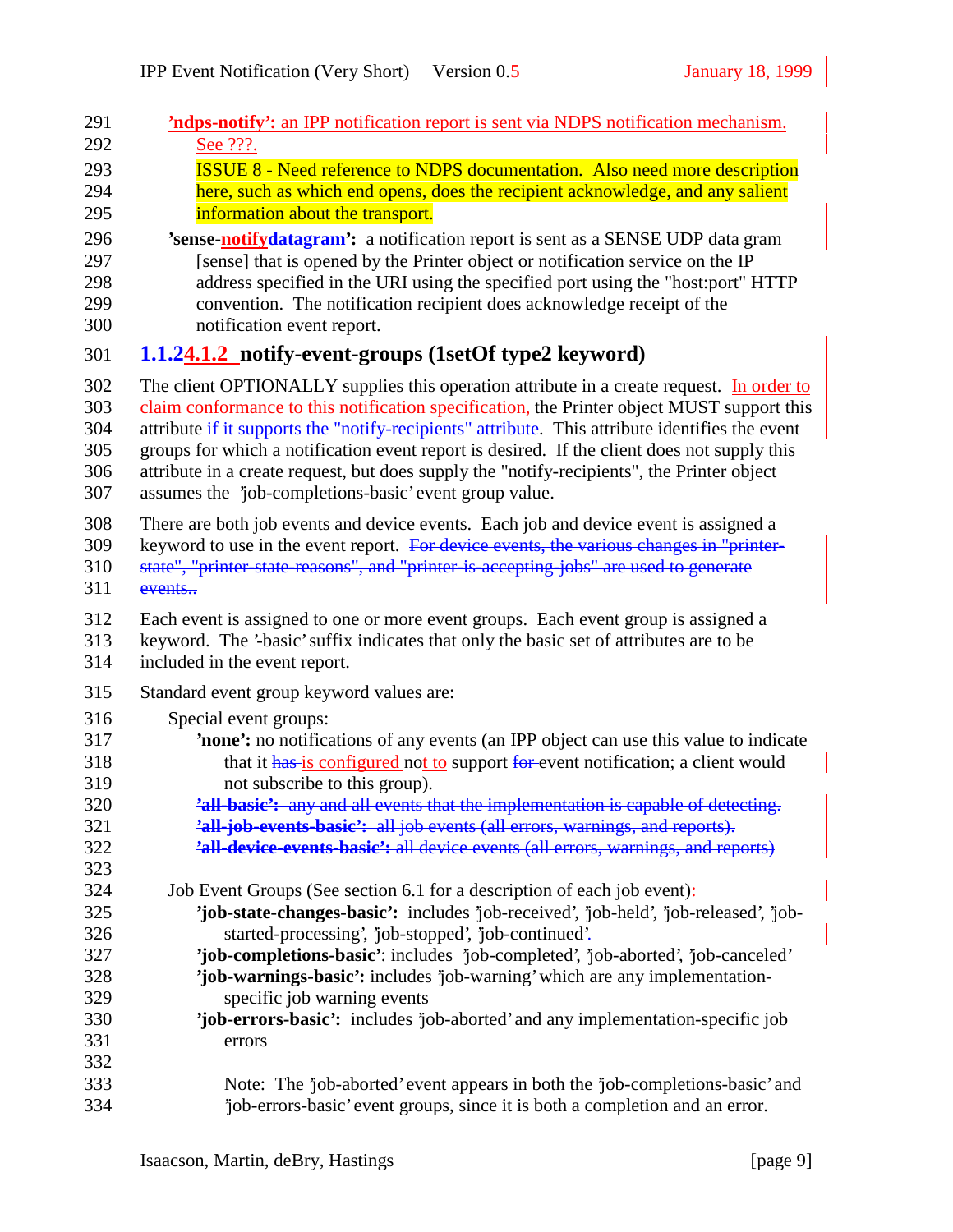| 335 |                                                                                      |
|-----|--------------------------------------------------------------------------------------|
| 336 | Device Event Groups (See section 7.1 for a description of each job event):           |
| 337 | 'device-reports-basic': includes 'started-processing', 'became-idle', 'device-state- |
| 338 | <u>reason-removed', 'accepting-jobs', and 'powered-up'any event that is not a</u>    |
| 339 | warning or an error, i.e., an event that is providing information about the          |
| 340 | device. Device-report events include:                                                |
| 341 | 1.the Printer's "printer-state" transitions to the 'processing' or 'idle' state      |
| 342 | 2. removal of a value from the Printer's "printer state reasons" attribute,          |
| 343 | such as 'toner low warning' or 'media jam'                                           |
| 344 | 3. change of the Printer's "printer-is-accepting-jobs" attribute to 'true'           |
| 345 | 4.1. the device is powered up.                                                       |
| 346 |                                                                                      |
| 347 | From [ipp-mod] section 4.4.11, device reports are indicated as "printer-state-       |
| 348 | reasons" keywords with a 'report' suffix. An implementation may choose to            |
| 349 | omit some or all device-reports. Some device-reports specify finer granularity       |
| 350 | about the printer state; others serve as a precursor to a warning. A 'device-        |
| 351 | report' event MUST not indicate anything that affects the printed output.            |
| 352 |                                                                                      |
|     |                                                                                      |
| 353 | Note: Printer MIB equivalent events that fall in this report group include the       |
| 354 | alertRemovalOfBinaryChangeEntry(1801) alert that indicates that a binary             |
| 355 | change event entry row has been removed from the Alert Table and any event           |
| 356 | with the prtAlertSeverityLevel value set to noInterventionRequired(7).               |
| 357 |                                                                                      |
| 358 | 'device-warnings-basic': includes 'device-state-reason-warning-added' and -          |
| 359 | not-accepting-jobs'A device-warning event is any non-critical event, i.e., non-      |
| 360 | eritical alert where the Printer object's "printer-state" attribute remains in the   |
| 361 | 'processing' state and the device(s) continue to operate. Device-warning             |
| 362 | events include:                                                                      |
| 363 | 1.addition of an 'xxx-warning' value to the Printer's "printer state reasons"        |
| 364 | attribute, such as 'media-low-warning'                                               |
| 365 | 2.1. change of the Printer's "printer-is-accepting-jobs" attribute to 'false'        |
| 366 |                                                                                      |
| 367 | From [ipp-mod] section 4.4.11, device warnings are indicated as "printer-            |
| 368 | state reasons" keywords with a 'warning' suffix.                                     |
|     |                                                                                      |
| 369 | Note: Printer MIB equivalent examples of device warnings include:                    |
| 370 | inputMediaSupplyLow(807) and markerTonerAlmostEmpty(1104)                            |
| 371 | prtAlertCode values.                                                                 |
| 372 |                                                                                      |
| 373 | 'device-errors-basic': includes 'device-stopped', 'device-state-reason-error-        |
| 374 | added', and 'powering-down' A device error is any critical event, i.e., critical     |
| 375 | alert where the Printer stops processing. Device-error events include:               |
| 376 | 1.the Printer's "printer-state" transitions to the 'stopped' state                   |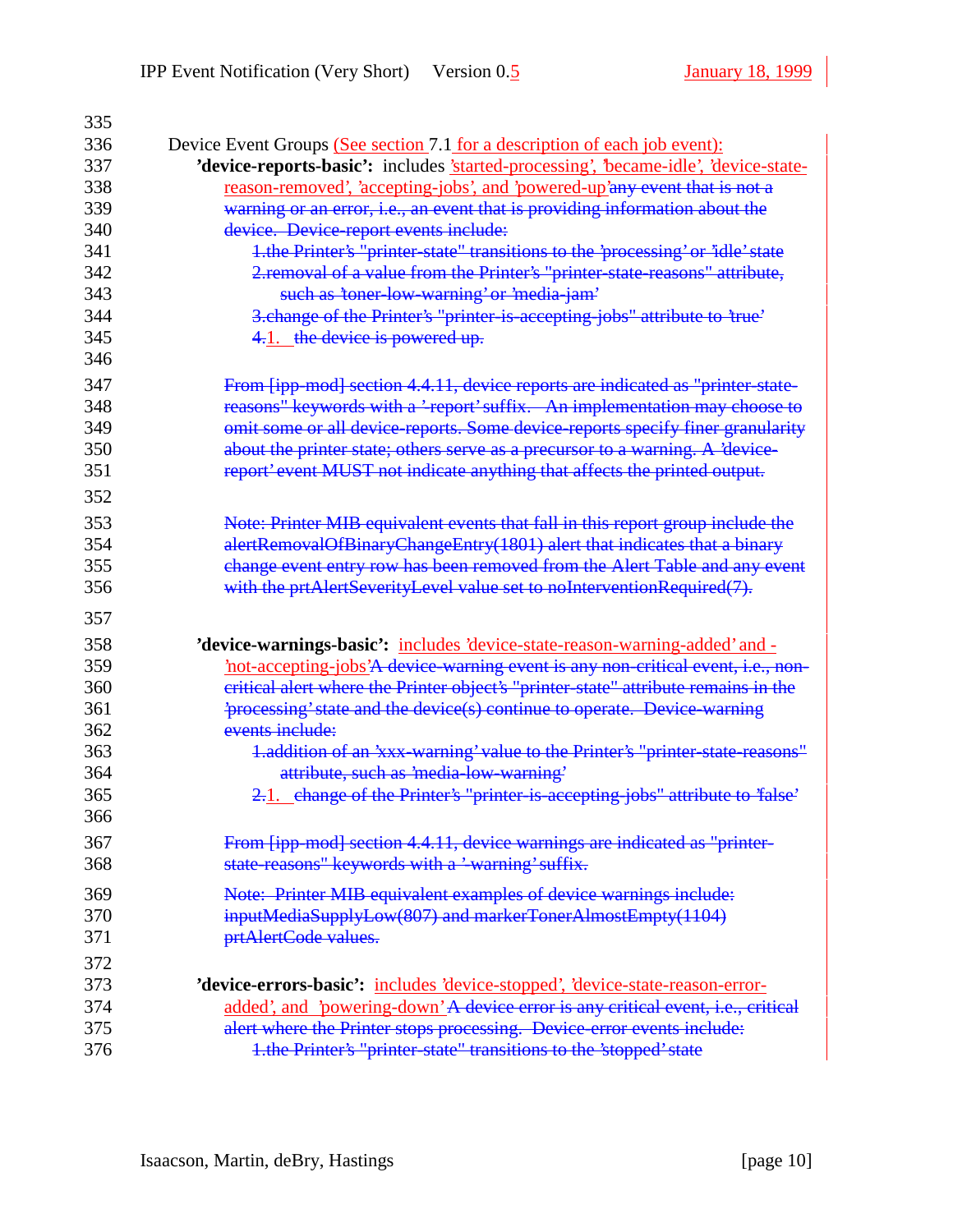| 377 | 2. addition of an 'xxx-error' (or 'xxx' that indicates a device error) value to               |
|-----|-----------------------------------------------------------------------------------------------|
| 378 | the Printer's "printer-state-reasons" attribute, such as 'media-empty-                        |
| 379 | error', 'media empty', or 'media jam'                                                         |
| 380 | 3.1. the device is powered down.                                                              |
| 381 |                                                                                               |
| 382 | From [ipp-mod] section 4.4.11, device errors are indicated as "printer-                       |
| 383 | state-reasons" keywords with an '-error' suffix or with no suffix at all. For                 |
| 384 | example, 'media jam' or 'paused'.                                                             |
| 385 |                                                                                               |
| 386 | Note: Printer MIB equivalent examples of the device errors include:                           |
| 387 | jammed(8) and markerTonerEmpty(1101) prtAlertCode values.                                     |
| 388 |                                                                                               |
| 389 | <b>ISSUE 9 - This simplified proposal no longer includes returning the Printer MIB alert</b>  |
| 390 | codes, but relies on "device-trigger-event' and IPP/1.0 [ipp-mod] "printer-state-reasons"     |
| 391 | keywords, which contain most of the Printer MIB alert codes, except for the generic ones.     |
| 392 | Ok?                                                                                           |
| 393 | <b>5</b> Event Report Content                                                                 |
| 394 | Event reports are generated using the following content formats:                              |
| 395 | 'application/ipp' - machine consumable event report content using the 'application/ipp'       |
| 396 | MIME media type [ipp-mod] using the Get-Job-Attributes response encoding                      |
| 397 | for job events and Get-Printer-Attributes for device events. The attributes                   |
| 398 | listed in section 5.1 are sent in a notification report for job events. The                   |
| 399 | attributes listed in section 5.2 are sent in a notification report for device                 |
| 400 | events. For any string in any event report, the charset and natural language                  |
| 401 | rules that apply to all IPP operations apply to the event report strings as well,             |
| 402 | since they are represented as operation responses.                                            |
| 403 |                                                                                               |
| 404 | 'text/plain' - human consumable event report content type. The text message                   |
| 405 | SHOULD include information about the attributes in section 5.1 for job events or              |
| 406 | in section 5.2 for device events. If the charset to be used in the mail message is            |
| 407 | other than US-ASCII, the /charset parameter must be included in the value of this             |
| 408 | content-type header and in the event notification report content [RFC2046].                   |
| 409 | The notification delivery method dictates the event report content type to be used. For       |
| 410 | example, <i>emailto'</i> uses "text/plain" and "ipp-tcp-notifysocket" uses "application/ipp". |
| 411 | <b>Basic Job event notification report content</b><br><del>1.1</del> 5.1                      |
| 412 | This section lists the notification content attributes that MUST be included in any           |
|     |                                                                                               |

413 notification event report content for each job event group. Additional job event groups

 can be registered which include additional attributes. However, all job event groups MUST include the following "basic" job object attributes in any job event report. All job

416 event reports MUST use the Get-Job-Attributes response syntax. In order to claim

417 conformance to this notification specification, If an IPP Printer supports "notify-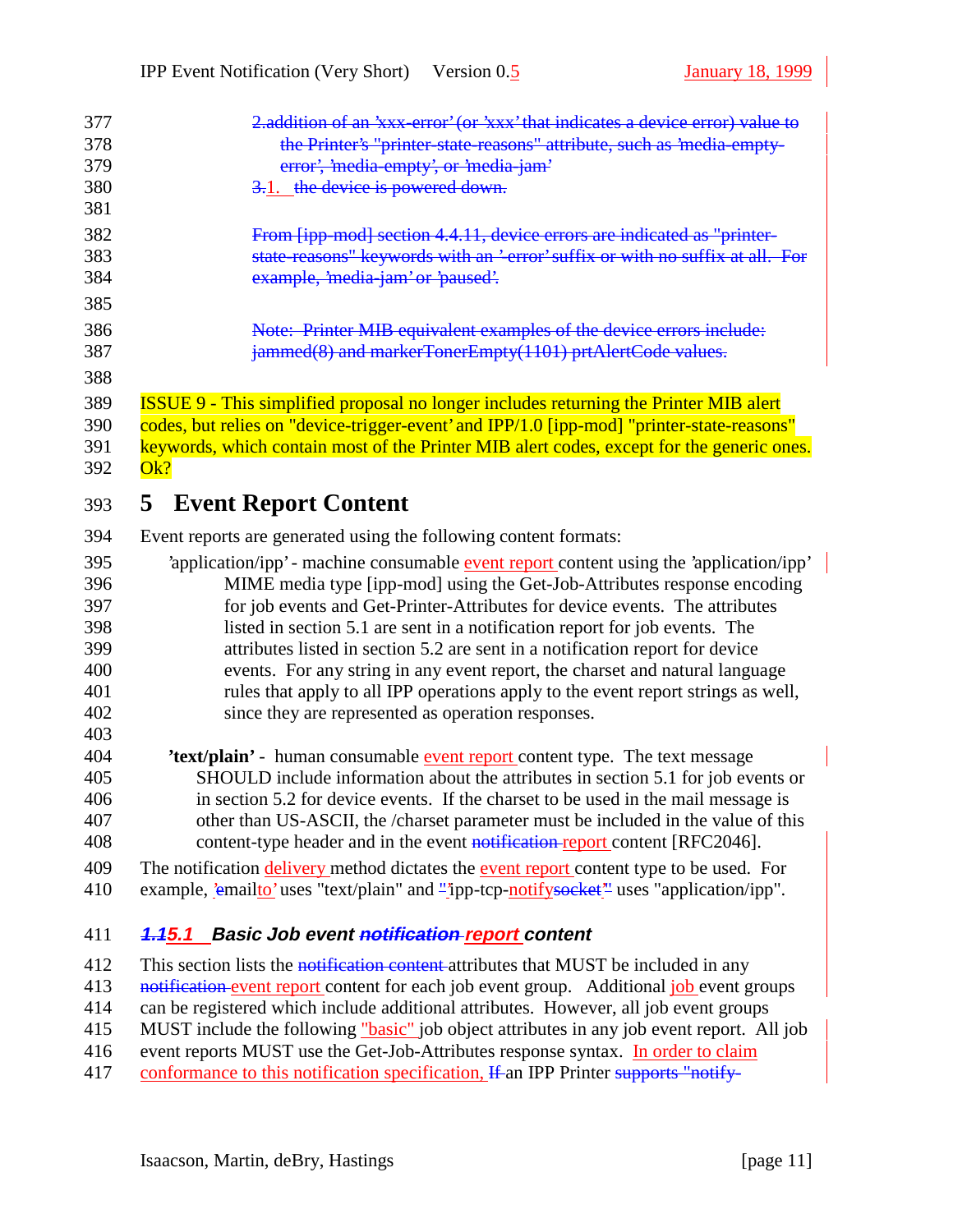| 418<br>419                      | recipients", then it MUST support all of the following Job Description attributes, except<br>"status-message" and "job-impressions-completed":                                                                                                                                                                                                                                                                                   |
|---------------------------------|----------------------------------------------------------------------------------------------------------------------------------------------------------------------------------------------------------------------------------------------------------------------------------------------------------------------------------------------------------------------------------------------------------------------------------|
| 420                             | job-printer-uri (uri) - see [ipp-mod] section 4.3.3                                                                                                                                                                                                                                                                                                                                                                              |
| 421                             | job-id (integer(1:MAX)) - see [ipp-mod] section $4.3.2$                                                                                                                                                                                                                                                                                                                                                                          |
| 422                             | job-triggerlast-event (type2 keyword) - see section 6.1                                                                                                                                                                                                                                                                                                                                                                          |
| 423                             | job-triggerlast-date-time-of-event (dateTime) - see section 6.2                                                                                                                                                                                                                                                                                                                                                                  |
| 424                             | job-state (type1 enum) - see [ipp-mod] section 4.3.7                                                                                                                                                                                                                                                                                                                                                                             |
| 425                             | job-state-reasons (1setOf type2 keyword) - see [ipp-mod] section 4.3.8                                                                                                                                                                                                                                                                                                                                                           |
| 426                             | status-message $(text(255))$ - see [ipp-mod] section 3.1.6                                                                                                                                                                                                                                                                                                                                                                       |
| 427                             | job-impressions-completed (integer( $0:MAX$ )) - see [ipp-mod] section 4.3.21                                                                                                                                                                                                                                                                                                                                                    |
| 428                             |                                                                                                                                                                                                                                                                                                                                                                                                                                  |
| 429<br>430<br>431               | <b>ISSUE 10 - How can an event recipient tell the difference between a job event and a</b><br>device event, if both have been subscribed to? Is looking whether "job-trigger-event"<br>versus "device-trigger-event" is present in the event content ok?                                                                                                                                                                         |
| 432<br>433                      | <b>ISSUE 11 - Which of the above attributes are sent as Operation Attributes and which are</b><br>included as Job Attributes in the Get-Job-Attributes response format?                                                                                                                                                                                                                                                          |
| 434                             | <b>ISSUE 12 - Should we define a new operation, say Send-Event (or Send-Job-Event?),</b>                                                                                                                                                                                                                                                                                                                                         |
| 435                             | which has a format that we specify and so that the event recipient can respond when                                                                                                                                                                                                                                                                                                                                              |
| 436                             | required to using an IPP operation response depending on the subscription?                                                                                                                                                                                                                                                                                                                                                       |
| 437<br>438<br>439<br>440<br>441 | ISSUE 13 - The data type of "job-trigger-date-time" (dateTime) is needed, so that there is<br>no ambiguity when relaying notifications from server to server which may cross time<br>zones? Proper date and time is especially important when notification is used with IFAX.<br>However, for low end implementations, knowing the date is a burden, even though the<br>date is sent by the client in every HTTP request header. |
| 442                             | The "job-state-reasons" is an OPTIONAL attribute in [ipp-mod]. However, in order to                                                                                                                                                                                                                                                                                                                                              |
| 443<br>444                      | claim conformance to this notification specification, the Printer object MUST support this<br>Job Description attribute in order to provide necessary information about the event.                                                                                                                                                                                                                                               |
| 445                             | If "status-message" is supported as an Operation attribute in operation responses, then it                                                                                                                                                                                                                                                                                                                                       |
| 446                             | MUST be supported in the event report content. If "job-impressions-completed" is                                                                                                                                                                                                                                                                                                                                                 |
| 447                             | supported as a Job Description attribute, then it MUST be supported in event report                                                                                                                                                                                                                                                                                                                                              |
| 448                             | content. If "status-message" and/or "job-impressions-completed" are not supported, then                                                                                                                                                                                                                                                                                                                                          |
| 449                             | they are omitted from the event report content.                                                                                                                                                                                                                                                                                                                                                                                  |
| 450                             | If the values of any of the attributes sent in an event report content are not known, the                                                                                                                                                                                                                                                                                                                                        |
| 451                             | value sent in the report content is the out-of-band 'unknown' value, rather than omitting                                                                                                                                                                                                                                                                                                                                        |
| 452                             | the attribute. See [ipp-mod] section 4.1.                                                                                                                                                                                                                                                                                                                                                                                        |
| 453                             | <b>ISSUE 14:</b> Do we agree to this small sub-set of attributes that MUST be sent in any                                                                                                                                                                                                                                                                                                                                        |
| 454                             | event report content?                                                                                                                                                                                                                                                                                                                                                                                                            |
| 455                             | <b>ISSUE 15:</b> Do we agree to the ones that are REQUIRED for an IPP Printer to support if                                                                                                                                                                                                                                                                                                                                      |
| 456                             | it supports notification at all?                                                                                                                                                                                                                                                                                                                                                                                                 |
|                                 |                                                                                                                                                                                                                                                                                                                                                                                                                                  |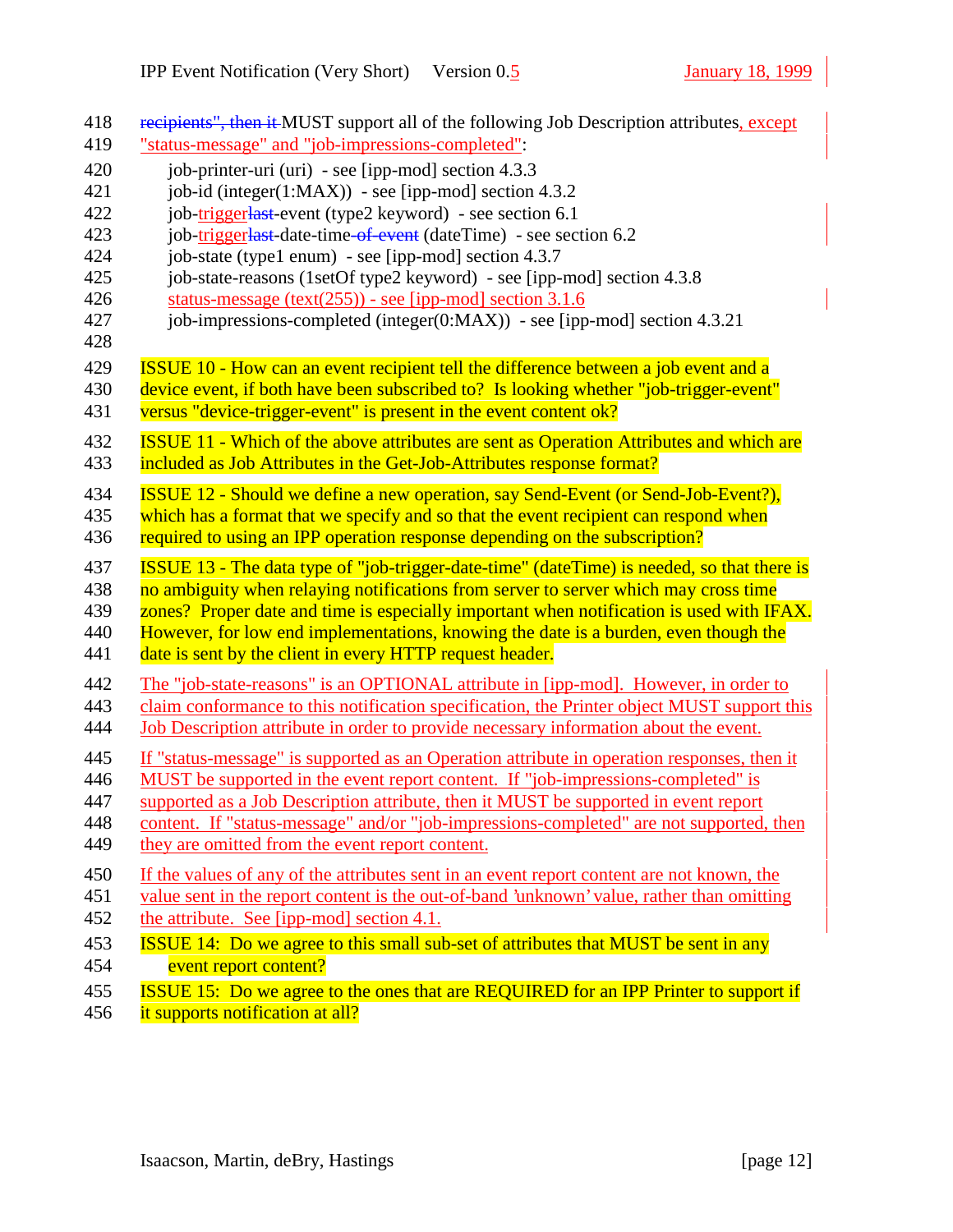| 457                                                                | 4.25.2 Basic device event notification report content                                                                                                                                                                                                                                                                                                                                                                                                                                                                                                                                                                                                                      |
|--------------------------------------------------------------------|----------------------------------------------------------------------------------------------------------------------------------------------------------------------------------------------------------------------------------------------------------------------------------------------------------------------------------------------------------------------------------------------------------------------------------------------------------------------------------------------------------------------------------------------------------------------------------------------------------------------------------------------------------------------------|
| 458                                                                | This section lists the notification content-attributes that MUST be included in any event                                                                                                                                                                                                                                                                                                                                                                                                                                                                                                                                                                                  |
| 459                                                                | report notification-content for each device event group. Additional device event groups                                                                                                                                                                                                                                                                                                                                                                                                                                                                                                                                                                                    |
| 460                                                                | can be registered which include additional attributes. However, all device event groups                                                                                                                                                                                                                                                                                                                                                                                                                                                                                                                                                                                    |
| 461                                                                | MUST include the following "basic" printer object attributes in any device event report.                                                                                                                                                                                                                                                                                                                                                                                                                                                                                                                                                                                   |
| 462                                                                | All device event reports MUST use the Get-Printer-Attributes response syntax. In order                                                                                                                                                                                                                                                                                                                                                                                                                                                                                                                                                                                     |
| 463                                                                | to claim conformance to this notification specification. If an IPP Printer supports "notify-                                                                                                                                                                                                                                                                                                                                                                                                                                                                                                                                                                               |
| 464                                                                | recipients", then it MUST support all of the following Printer Description attributes,                                                                                                                                                                                                                                                                                                                                                                                                                                                                                                                                                                                     |
| 465                                                                | except "status-message":                                                                                                                                                                                                                                                                                                                                                                                                                                                                                                                                                                                                                                                   |
| 466                                                                | <b>ISSUE 16:</b> Do we agree to this small sub-set of attributes that MUST be sent in any                                                                                                                                                                                                                                                                                                                                                                                                                                                                                                                                                                                  |
| 467                                                                | event report content?                                                                                                                                                                                                                                                                                                                                                                                                                                                                                                                                                                                                                                                      |
| 468<br>469<br>470<br>471<br>472<br>473<br>474<br>475<br>476<br>477 | printer-uri-supported (uri) - see [ipp-mod] section 4.4.1<br>job-id (integer(1:MAX)) - the job id of the current job processing on the printer.<br>device-trigger-event (keyword) - the event that caused this notification -<br><b>printerdevice-lasttrigger-date-time-of-event</b> (dateTime) - see section 7.1<br>printer-state (type1 enum) - see [ipp-mod] section 4.4.10<br>printer-state-reasons (type2 keyword) - see [ipp-mod] section 4.4.11 which includes<br>most of the Printer MIB alert codes represented as keywords<br>printer-is-accepting-jobs (boolean) - see [ipp-mod] section 4.4.20<br>status-message ( $text(255)$ ) - see [ipp-mod] section 3.1.6 |
| 478                                                                | <b>ISSUE 17 - How can an event recipient tell the difference between a job event and a</b>                                                                                                                                                                                                                                                                                                                                                                                                                                                                                                                                                                                 |
| 479                                                                | device event, if both have been subscribed to? Is looking whether "job-trigger-event"                                                                                                                                                                                                                                                                                                                                                                                                                                                                                                                                                                                      |
| 480                                                                | versus "device-trigger-event" ok?                                                                                                                                                                                                                                                                                                                                                                                                                                                                                                                                                                                                                                          |
| 481                                                                | <b>ISSUE 18 - Which of the above attributes are sent as Operation Attributes and which are</b>                                                                                                                                                                                                                                                                                                                                                                                                                                                                                                                                                                             |
| 482                                                                | included as Job Attributes in the Get-Printer-Attributes response format?                                                                                                                                                                                                                                                                                                                                                                                                                                                                                                                                                                                                  |
| 483                                                                | <b>ISSUE 19 - Should we define a new operation, say Send-Event (or Send-Device-Event?)</b>                                                                                                                                                                                                                                                                                                                                                                                                                                                                                                                                                                                 |
| 484                                                                | which has a format that we specify and so that the event recipient can respond using an                                                                                                                                                                                                                                                                                                                                                                                                                                                                                                                                                                                    |
| 485                                                                | <b>IPP</b> operation response when required to depending on the subscription?                                                                                                                                                                                                                                                                                                                                                                                                                                                                                                                                                                                              |
| 486                                                                | ISSUE 20 - The data type of "device-trigger-date-time" (dateTime) is needed, so that                                                                                                                                                                                                                                                                                                                                                                                                                                                                                                                                                                                       |
| 487                                                                | there is no ambiguity when relaying notifications from server to server which may cross                                                                                                                                                                                                                                                                                                                                                                                                                                                                                                                                                                                    |
| 488                                                                | time zones? Proper date and time is especially important when notification is used with                                                                                                                                                                                                                                                                                                                                                                                                                                                                                                                                                                                    |
| 489                                                                | IFAX. However, for low end implementations, knowing the date is a burden, even                                                                                                                                                                                                                                                                                                                                                                                                                                                                                                                                                                                             |
| 490                                                                | though the date is sent by the client in every HTTP request header.                                                                                                                                                                                                                                                                                                                                                                                                                                                                                                                                                                                                        |
| 491                                                                | The "printer-state-reasons" is an OPTIONAL attribute in [ipp-mod]. However, in order                                                                                                                                                                                                                                                                                                                                                                                                                                                                                                                                                                                       |
| 492                                                                | to claim conformance to this notification specification, the Printer object MUST support                                                                                                                                                                                                                                                                                                                                                                                                                                                                                                                                                                                   |
| 493                                                                | this Printer Description attribute in order to provide necessary information about the                                                                                                                                                                                                                                                                                                                                                                                                                                                                                                                                                                                     |
| 494                                                                | event.                                                                                                                                                                                                                                                                                                                                                                                                                                                                                                                                                                                                                                                                     |
| 495                                                                | If "status-message" is supported as an Operation attribute in operation responses, then it                                                                                                                                                                                                                                                                                                                                                                                                                                                                                                                                                                                 |
| 496                                                                | MUST be supported in notification event report content. If "status-message" is not                                                                                                                                                                                                                                                                                                                                                                                                                                                                                                                                                                                         |

497 supported, then it is omitted from the notification event report content.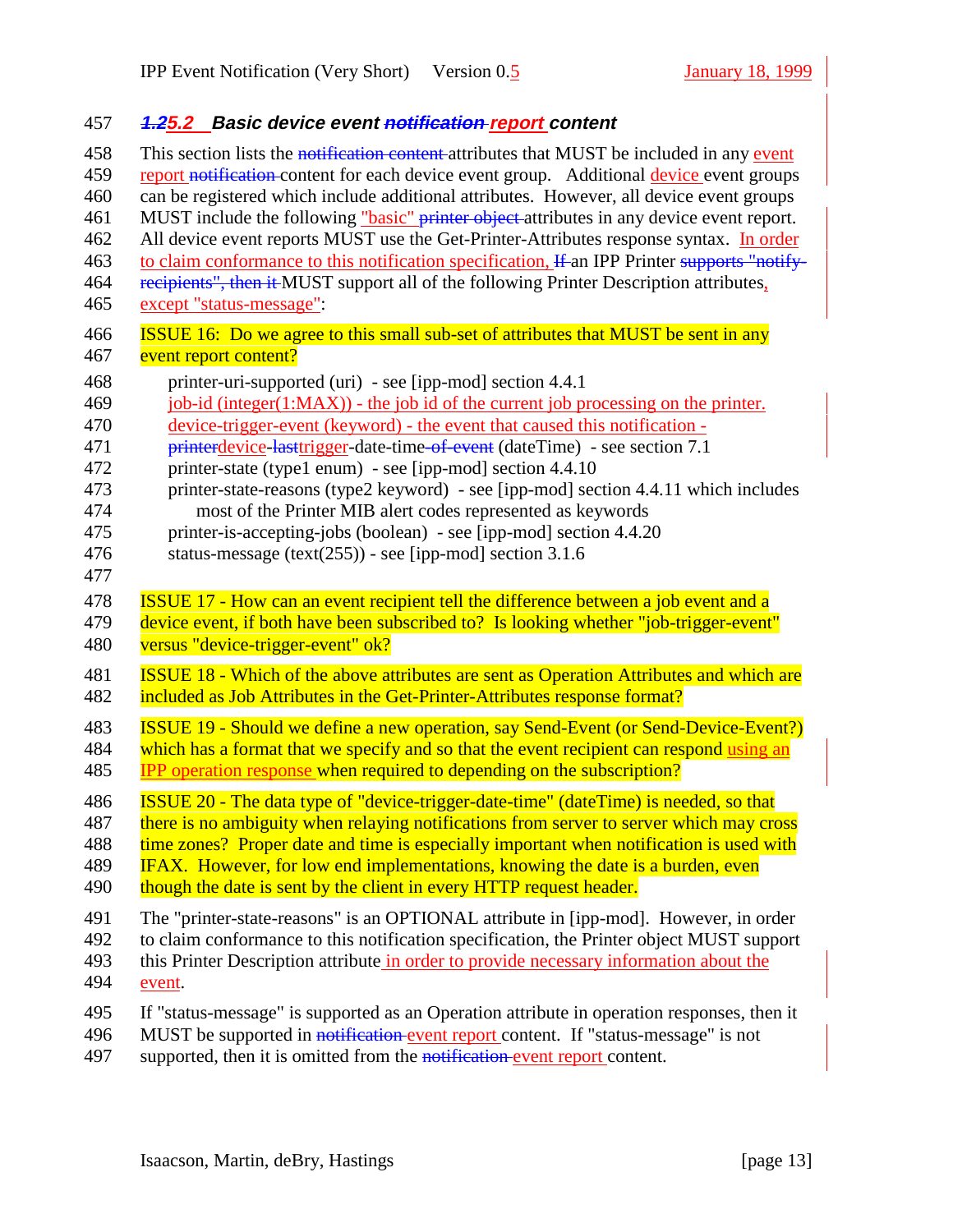- 498 If the values of any of the attributes sent in an notification event report content are not
- 499 known, the value sent in the notification report content is the out-of-band 'unknown'
- value, rather than omitting the attribute. See [ipp-mod] section 4.1.
- If no job was the current job, then the "job-id" attribute is omitted from the event report content as an indication that the event was not related to any job.
- ISSUE 21 Ok to omit the "job-id" attribute, rather than overloading the out-of-band 'no-
- 504 value' which is only for when the system administrator has not configured a value? See [ipp-mod] section 4.1.
- **ISSUE 22 Do we agree to this small sub-set of attributes that MUST be sent in any** 507 event report content?
- ISSUE 23 Do we agree to the ones that are REQUIRED for an IPP Printer to support if
- 509 it supports notification at all?

## **6 Job Description Attributes**

- 511 In order to claim conformance to this notification specification, the following Job
- 512 Description attributes are REQUIRED to be supported if the "notify-recipients" attribute 513 is supported:

#### **1.16.1 job-triggerlast-event (type2 keyword)**

- This attribute indicates the most recent job event that has occurred for this job. In order
- to claim conformance to this notification specification, the Printer object MUST support
- 517 this Job Description attribute if it supports the "notify-recipients" attribute. The Printer
- 518 object supplies a copy of this attribute in every job notification event report that it sends
- to a notification recipient. This attribute is also available to any client using a Get-Job-
- Attributes or Get-Jobs operation for this job. The first job event for a job is the 'job-
- received' event, so this Job Description attribute always has a value.
- The standard keyword values are:
- 'job-received': when the Printer object accepts the create operation (i.e., when the job is created no matter whether in the 'pending' or 'pending-held' states).
- 'job-held': when the job enters the 'pending-held' state using some protocol operation, such as Hold-Job (see [ipp-ops-set1]), or the system or device holds the job because of some requirement that cannot be met and other jobs could be processed, if there are any.
- 'job-released': when the job leaves the 'pending-held' state and enters the 'pending' or 'processing' states due to the user, operator, or system releasing the held job using some protocol operation, such as Release-Job (see [ipp-ops-set1]), or some internal or local operation.
- 'job-started-processing': the Printer starts processing the Job (i.e., when the job leaves the 'pending' or other state and enters the 'processing' state).
- 'job-stopped': The Printer stopped processing the job and the job entered the 'processing-stopped' state.
- 'job-continued': The Printer continues processing the job, i.e., the job leaves the 'processing-stopped' state and re-enters the 'processing' state.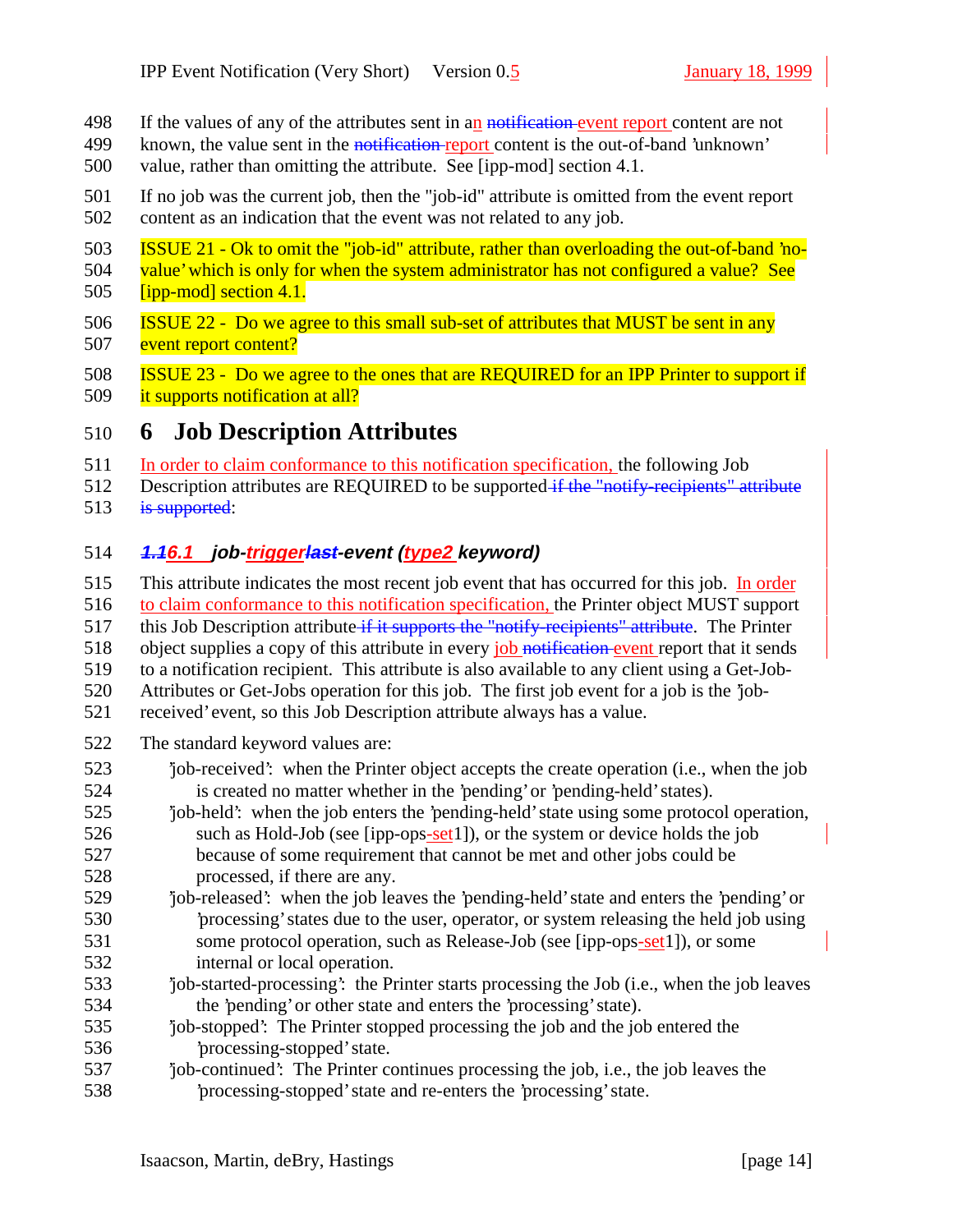| 539 | et-completed': when each sheet in the job is completed (i.e., stacked in the or      |
|-----|--------------------------------------------------------------------------------------|
| 540 | <del>bin).</del>                                                                     |
| 541 | 'collated copy completed': when each document copy in the job is completed (i.e.,    |
| 542 | last sheet of a collated copy is stacked in an output bin)                           |
| 543 | job-warning: when the job encounters a condition which does not abort the job and    |
| 544 | does not require human intervention, such as the interpreter encountering a          |
| 545 | request for a missing font, but for which it is able to perform font substitution. A |
| 546 | device warning, such as 'toner-low', is a 'device-warning', NOT a 'job-warning'.     |
| 547 | job-completed: when the job completes processing (with or without errors or          |
| 548 | warnings) and enters the 'completed' state.                                          |
| 549 | job-aborted: when the job was aborted by the system while in the 'processing' or     |
| 550 | processing-stopped' state, due to some encountered problem that cannot be            |
| 551 | remedied by human intervention.                                                      |
| 552 | job-canceled: when the job was canceled by the user or operator using the Cancel-    |

Job operation while the job was in any state.

### **1.26.2 job-lasttrigger-date-time-of-event (dateTime)**

This attribute indicates the point in time at which the most recent job event occurred for

this job. In order to claim conformance to this notification specification, the Printer

557 object MUST support this Job Description attribute if it supports the "notify-recipients"

558 attribute. The Printer object supplies a copy of this attribute in every notification event

 report that it sends to a notification recipient. This attribute is also available to any client using a Get-Job-Attributes or Get-Jobs operation for this job. The first job event for a job

is the 'job-received' event when the job is created. Therefore, this job attribute always has

a value.

 If IPP Printers relay jobs to other IPP Printers, the time of the event is intended to be at the IPP Printer object at which the event occurred, not subsequent times of relaying jobs in the forward direction or relaying notification event reports in the reverse direction.

ISSUE 24 - Ok to have changed the data type to dateTime, so that there is no ambiguity

when relaying notifications from server to server which may cross time zones? Proper

date and time is especially important when notification is used with IFAX. However, for

 low end implementations, knowing the date is a burden, even though the date is sent by 570 the client in every HTTP request header.

# **7 Printer Description Attributes**

 In order to claim conformance to this notification specification, the following Printer 573 Description attributes are REQUIRED to be supported if the "notify-recipients" attribute

574 is supported:

### **1.17.1 device-trigger-event (type 2 keyword)**

This attribute indicates the most recent device event that has occurred for this device. In

- 577 order to claim conformance to this notification specification, the Printer object MUST
- support this Printer Description attribute. The Printer object supplies a copy of this
- attribute in every device event report that it sends to a notification recipient. This
- attribute is also available to any client using a Get-Printer-Attributes request for this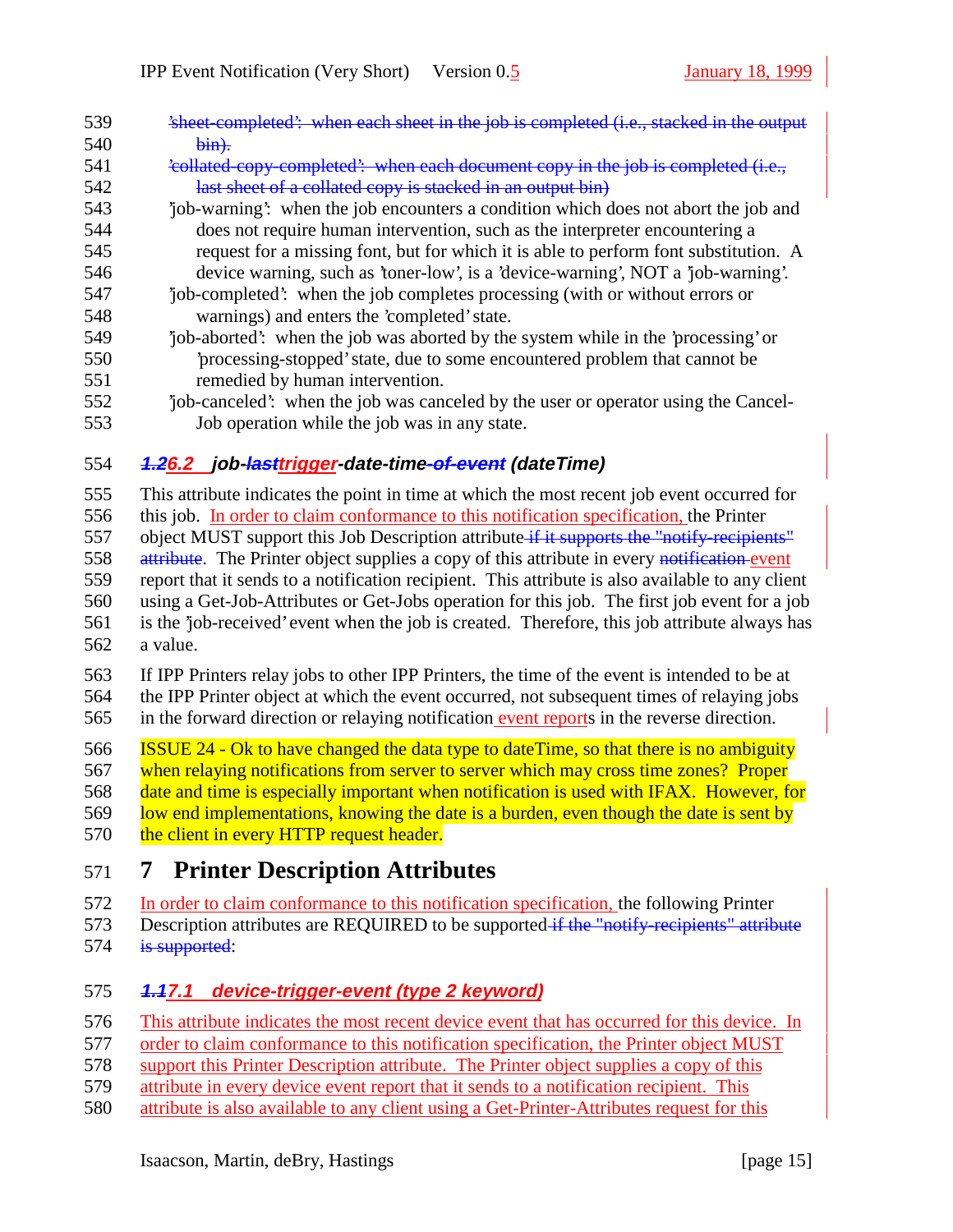| 581<br>582 | Printer object. The first device event for a device is 'powered-up', so this printer attribute<br>always has a value. |
|------------|-----------------------------------------------------------------------------------------------------------------------|
| 583        | The standard keyword values are:                                                                                      |
| 584        | Device-report events include:                                                                                         |
| 585        | <b>'started-processing'</b> - when the Printer object enters the 'processing' state.                                  |
| 586        | <b>'became-idle'</b> - when the Printer object enters the 'idle' state                                                |
| 587        | <b>'device-state-reason-removed'</b> - when any value is removed from the Printer's                                   |
| 588        | "printer-state-reasons" attribute, such as 'toner-low-warning' or 'media-jam'                                         |
| 589        | 'accepting-jobs' - when the Printer starts accepting jobs, i.e., when the value of                                    |
| 590        | the Printer object's "printer-is-accepting-jobs" attribute changes to 'true'                                          |
| 591        | <b>'powered-up'</b> - when the device is powered up.                                                                  |
| 592        |                                                                                                                       |
| 593        | From [ipp-mod] section 4.4.11, device reports are indicated as "printer-state-                                        |
| 594        | reasons" keywords with a '-report' suffix. An implementation may choose to                                            |
| 595        | omit some or all device-reports. Some device-reports specify finer granularity                                        |
| 596        | about the printer state; others serve as a precursor to a warning. A 'device-                                         |
| 597        | report' event MUST not indicate anything that affects the printed output.                                             |
| 598        | Note: Printer MIB equivalent events that fall in this report group include the                                        |
| 599        | alertRemovalOfBinaryChangeEntry(1801) alert that indicates that a binary                                              |
| 600        | change event entry row has been removed from the Alert Table and any event                                            |
| 601        | with the prtAlertSeverityLevel value set to noInterventionRequired(7).                                                |
| 602        |                                                                                                                       |
| 603        | Device-warning events include:                                                                                        |
| 604        | 'device-state-reason-warning-added' - when a warning value is added to the                                            |
| 605        | Printer's "printer-state-reasons" attribute, such as 'media-low-warning', i.e.,                                       |
| 606        | any 'xxx-warning' value'                                                                                              |
| 607        | <b>'not-accepting-jobs'</b> - when the Printer ceases to accept jobs, i.e., when the value                            |
| 608<br>609 | of the Printer's "printer-is-accepting-jobs" attribute changes to 'false'                                             |
| 610        | From [ipp-mod] section 4.4.11, device warnings are indicated as "printer-                                             |
| 611        | state-reasons" keywords with a '-warning' suffix.                                                                     |
| 612        | Note: Printer MIB equivalent examples of device warnings include:                                                     |
| 613        | inputMediaSupplyLow(807) and markerTonerAlmostEmpty(1104)                                                             |
| 614        | prtAlertCode values.                                                                                                  |
| 615        |                                                                                                                       |
| 616        | Device-error events include:                                                                                          |
| 617        | 'device-stopped' - when the Printer object enters the 'stopped' state                                                 |
| 618        | 'device-state-reason-error-added' - when an error value is to the Printer's                                           |
| 619        | "printer-state-reasons" attribute, such as 'media-empty-error', 'media-empty',                                        |
| 620        | or 'media-jam'. Note: [ipp-mod] section 4.4.11 indicates that the 'error' suffix                                      |
| 621        | MAY be omitted for errors.                                                                                            |
| 622        | <b>'powering-down'</b> - when the device is being powered down.                                                       |
| 623        |                                                                                                                       |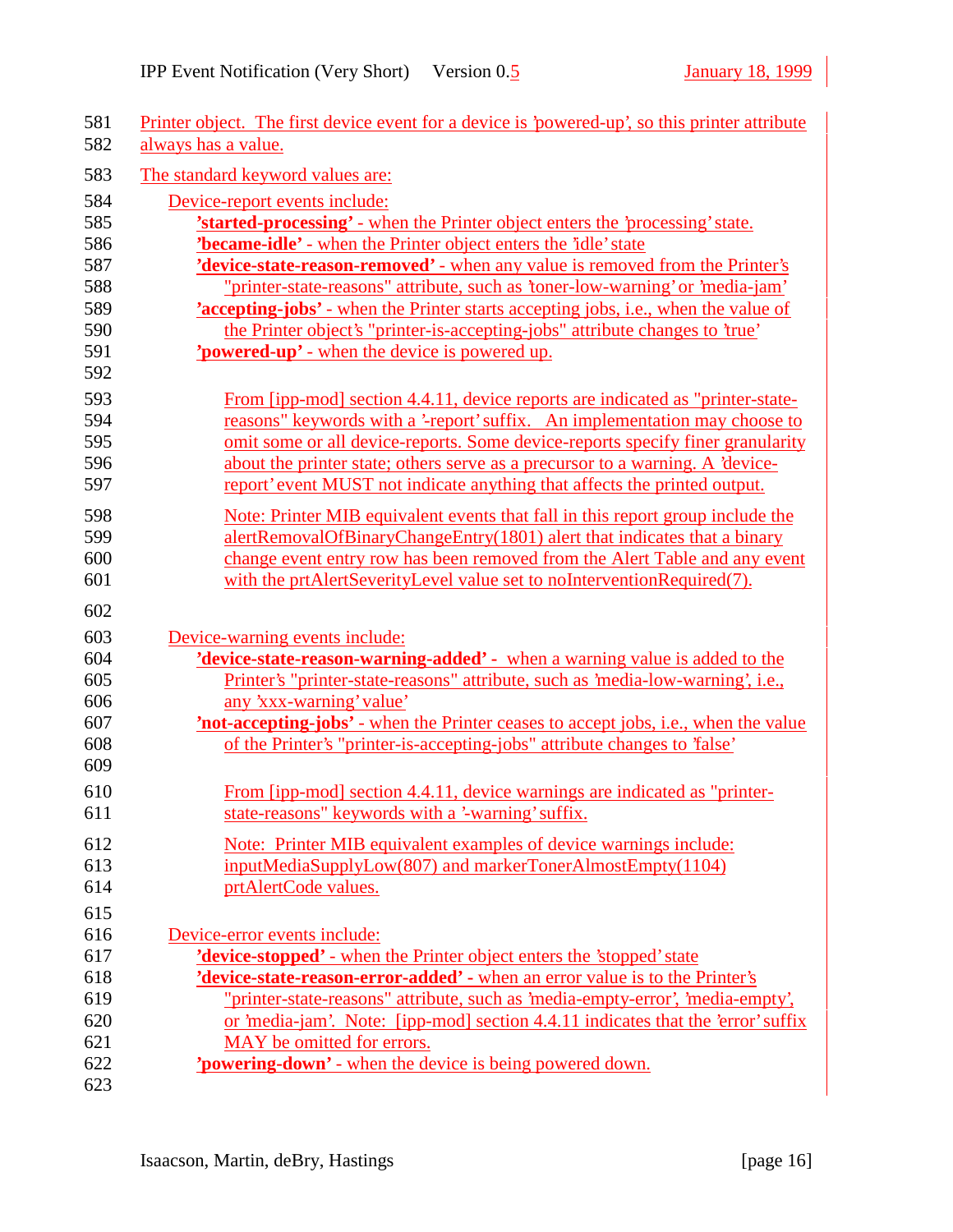- From [ipp-mod] section 4.4.11, device errors are indicated as "printer-state- reasons" keywords with an '-error' suffix or with no suffix at all. For example, 'media-jam-error', ''media-jam' or 'paused'.
- Note: Printer MIB equivalent examples of the device errors include:
- jammed(8) and markerTonerEmpty(1101) prtAlertCode values.

#### **7.17.2 printer-device-triggerlast-date-time-of-event (dateTime)**

- This attribute indicates the point in time at which the most recent printer event occurred
- for this printer. In order to claim conformance to this notification specification, the
- 632 Printer object MUST support this Printer Description attribute if it supports the "notify-
- recipients" attribute. The Printer object supplies a copy of this attribute in every
- 634 notification event report that it sends to a notification recipient. This attribute is also
- available to any client using a Get-Printer-Attributes request for this Printer object. The
- first printer event for a Printer is when it is powered up. Therefore, this printer attribute always has a value.
- ISSUE 25 Ok to have changed the data type to dateTime, so that there is no ambiguity

when relaying notifications from server to server which may cross time zones? Proper

640 date and time is especially important when notification is used with IFAX. However, for

641 low end implementations, knowing the date is a burden, even though the date is sent by

- 642 the client in every HTTP request header.
- **7.27.3 notify-recipients-schemes-supported (1setOf uriScheme)**

644 This attribute describes the notification delivery methods supported by this Printer object. Standard values are defined in Section 4.1.1). In order to claim conformance to this notification specification, the Printer object MUST support this Printer Description attribute.

## **7.37.4 notify-event-groups-supported (1setOf type2 keyword)**

This attribute describes the event groups supported by this Printer object. In order to

claim conformance to this notification specification, the Printer object MUST support this

651 Printer Description attribute. If no event groups are supported, then the Printer object

either supports this attribute with only the 'none' value, or does not support this attribute

653 at all. Standard values are defined in Section 4.1.2)

# **8 References**

## [draft-prtmib]

 Turner, R., "Printer MIB", <draft-ietf-printmib-mib-info-03.txt>, work in progress, March 1998.

## [ipp-mod]

 deBry, R., , Hastings, T., Herriot, R., Isaacson, S., Powell, P., "Internet Printing Protocol/1.0: Model and Semantics", < draft-ietf-ipp-model-11.txt>, work in progress, November 16, 1998.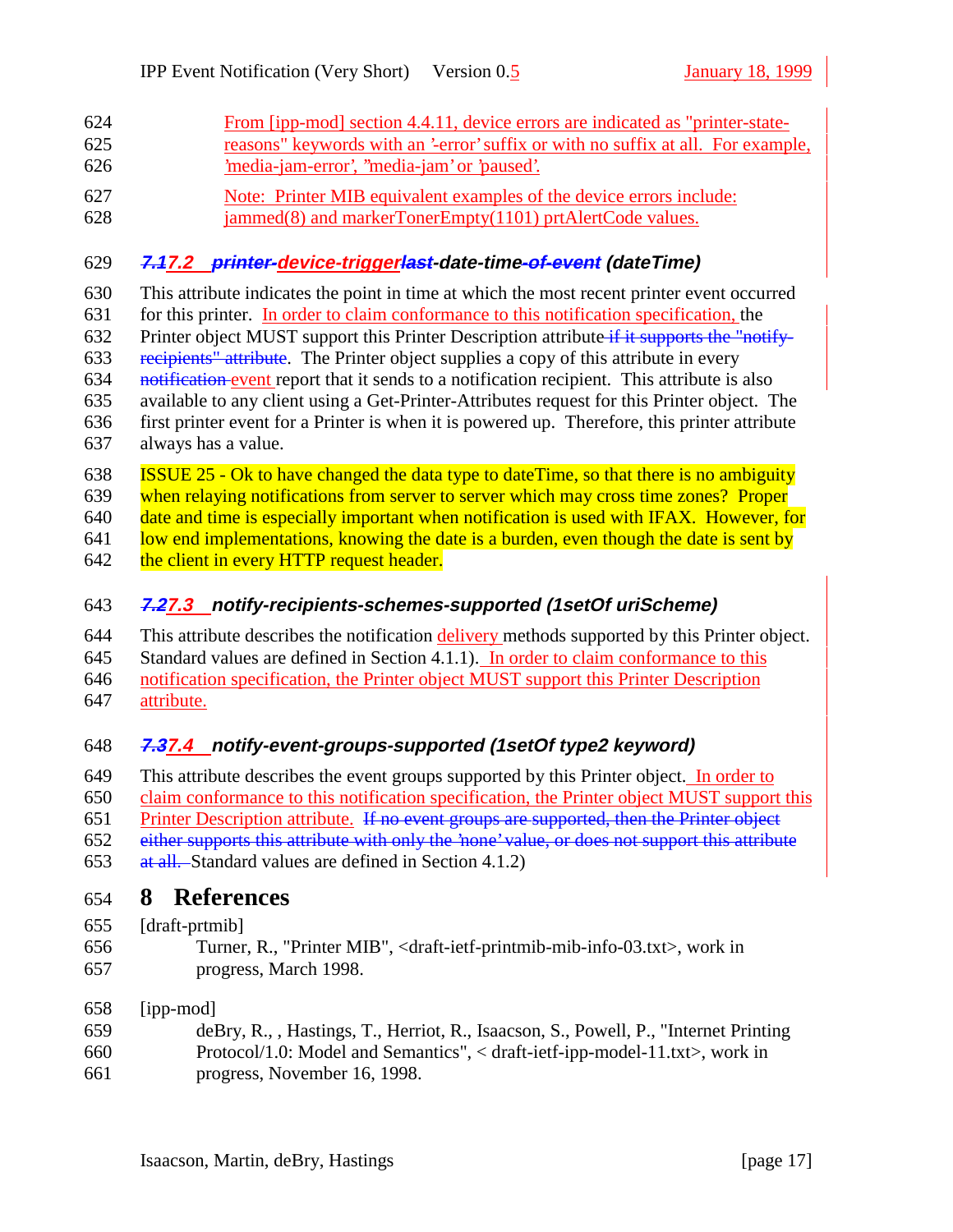| 662 | [ipp-ops $-$ set1]                                                                                             |
|-----|----------------------------------------------------------------------------------------------------------------|
| 663 | Bergman, R., Hastings, T., Herriot R., Moore, P., "Internet Printing Protocol/1.0:                             |
| 664 | Additional Optional Operations - Set 1", <ipp-ops-set1-981023.txt>, work in</ipp-ops-set1-981023.txt>          |
| 665 | progress, October 23, 1998.                                                                                    |
| 666 | [ipp-sub]                                                                                                      |
| 667 | Isaacson, S., Martin, J., deBry, R., Hastings, T., "Job Independent Subscriptions                              |
| 668 | for IPP", <ipp-notification-printer-980701>, work in progress, July 1, 1998.</ipp-notification-printer-980701> |
| 669 | [RFC1759]                                                                                                      |
| 670 | Smith, R., Wright, F., Hastings, T., Zilles, S., and Gyllenskog, J., "Printer MIB",                            |
| 671 | RFC 1759, March 1995.                                                                                          |
| 672 | [RFC2046]                                                                                                      |
| 673 | Multipurpose Internet Mail Extensions (MIME) Part Two: Media Types. N. Freed                                   |
| 674 | & N. Borenstein. November 1996. (Obsoletes RFC1521, RFC1522, RFC1590),                                         |
| 675 | RFC 2046.                                                                                                      |
| 676 | [RFC2119]                                                                                                      |
| 677 | S. Bradner, "Key words for use in RFCs to Indicate Requirement Levels", RFC                                    |
| 678 | 2119, March 1997                                                                                               |
| 679 | [sense]                                                                                                        |
| 680 | Martin, J. et all., "System Event Notification System Environment (SENSE)",                                    |
| 681 | ftp://ftp.pwg.org/pub/pwg/sense/, work in progress, Spring 1996.                                               |
| 682 |                                                                                                                |
| 683 | 9<br><b>Issues</b>                                                                                             |
| 684 | 26. Do we want a Mixed Format for event reports? If so we can add 'multi-                                      |
| 685 | part/alternative' back in as a supported format.                                                               |
| 686 |                                                                                                                |
| 687 | 27. Do we want to extended the list of uriScheme values defined for standard delivery                          |
| 688 | methods to include: 'ftp', 'pager', 'http', etc.? If so, they are easy to add. Should we                       |
| 689 | add them now? Or register them later?                                                                          |
| 690 |                                                                                                                |
| 691 | 28. Should we make "notify-recipients" and "notify-group-events" also be a Job                                 |
| 692 | Description attributes, so that a user can query to determine what subscriptions were                          |
| 693 | supplied (and help an implementation remember job submission subscriptions on the                              |
| 694 | job object - useful whether the implementation is using a notification service or not),                        |
| 695 | as we have done for attributes-charset and attributes-natural-language operation                               |
| 696 | attributes?                                                                                                    |
| 697 |                                                                                                                |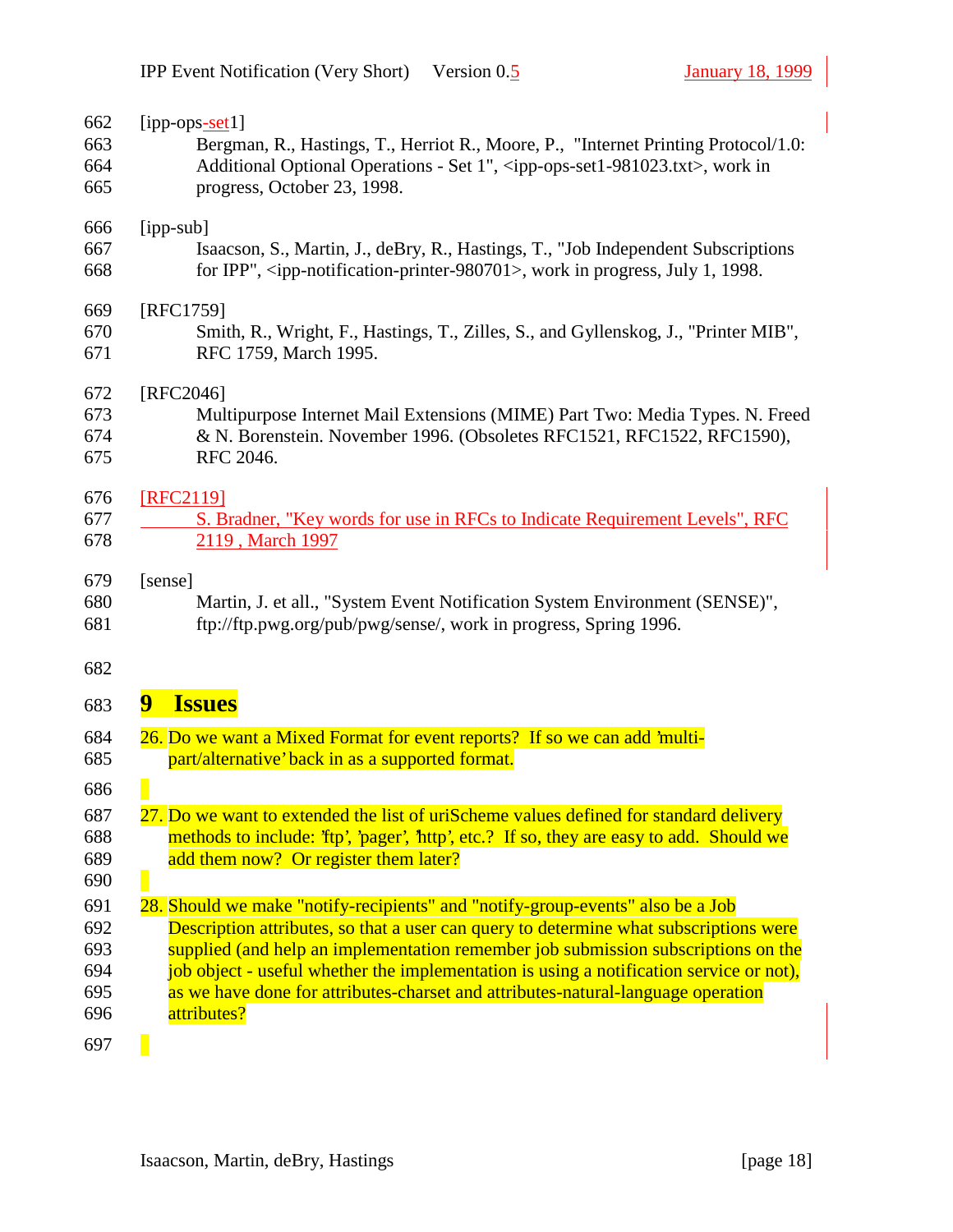| 698                      | 29. Note: since job-independent subscriptions have the time-to-live parameter, there is                                                                                                                                                                                 |
|--------------------------|-------------------------------------------------------------------------------------------------------------------------------------------------------------------------------------------------------------------------------------------------------------------------|
| 699<br>700               | no need to have Printer Description attributes that list the current job-independent<br>subscriptions, correct?                                                                                                                                                         |
| 701                      |                                                                                                                                                                                                                                                                         |
| 702                      | 27.30. Should we combine the "Job Independent Subscription" paper with this paper, or                                                                                                                                                                                   |
| 703                      | leave them as separate specifications?                                                                                                                                                                                                                                  |
| 704                      | 10 Change History                                                                                                                                                                                                                                                       |
| 705                      | Changes are listed in reverse chronological order:                                                                                                                                                                                                                      |
| 706                      | 10.1 Changes to the December 10, 1998 to make the January 19, 1999                                                                                                                                                                                                      |
| 707                      | <b>version</b>                                                                                                                                                                                                                                                          |
| 708<br>709               | The following changes made to the December 10, 1998 to make the January 19, 1999<br>version:                                                                                                                                                                            |
| 710<br>711               | 1. Changed the names of the REQUIRED notify-recipient keywords from: 'ipp-tcp-<br>socket' and 'ipp-udp-socket' to 'ipp-tcp-notify' and 'ipp-udp-notify'.                                                                                                                |
| 712<br>713               | 2. Added '-notify' to the OPTIONAL 'snmpv1', 'snmpv2', and 'snmpv3' delivery method<br>names.                                                                                                                                                                           |
| 714                      | Changed the OPTIONAL 'sense-datagram' to 'sense-notify' to be consistent.<br>3.                                                                                                                                                                                         |
| 715                      | Added 'ndps-notify' as an OPTIONAL keyword.<br>4.                                                                                                                                                                                                                       |
| 716<br>717<br>718        | 5. Deleted the 'all-basic', 'all-job-events-basic', and 'all-device-events-basic'. Clients<br>should be explicit about which groups they want. If new groups are added, the clients<br>won't know what to do with them, if they had subscribed to 'all-xxx' groups.     |
| 719<br>720<br>721<br>722 | 6. Changed the names of "job-last-event" and "job-last-date-time-of-event" to "job-<br>trigger-event" and "job-trigger-date-time" events, since the events trigger the<br>notification delivery, but the attribute values remain after the event has been<br>delivered. |
| 723                      | 7. Added "status-message" as an OPTIONAL event report content attribute.                                                                                                                                                                                                |
| 724                      | 8. Changed "job-impressions-completed" to OPTIONAL.                                                                                                                                                                                                                     |
| 725<br>726               | 9. Indicated that OPTIONAL attributes are not sent in the event report content if they<br>are not supported.                                                                                                                                                            |
| 727<br>728<br>729        | 10. Required that "status-message" and/or "job-impressions-completed" be sent in an<br>event report content if they are supported as an Operation attribute and a Job<br>Description attribute, respectively.                                                           |
| 730<br>731               | 11. Added REQUIRED "device-trigger-event", REQUIRED "job-id", and OPTIONAL<br>"status-message" to the device event report content.                                                                                                                                      |
| 732                      | 12. Specified the "device-trigger-event" Printer Description attribute, naming each event.                                                                                                                                                                              |
| 733<br>734<br>735        | 13. Deleted the 'sheet-completed' and 'collated-copy-completed', since these events are<br>not part of any 'xxx-basic' event group. They can be added back when we have an<br>event group that uses them.                                                               |